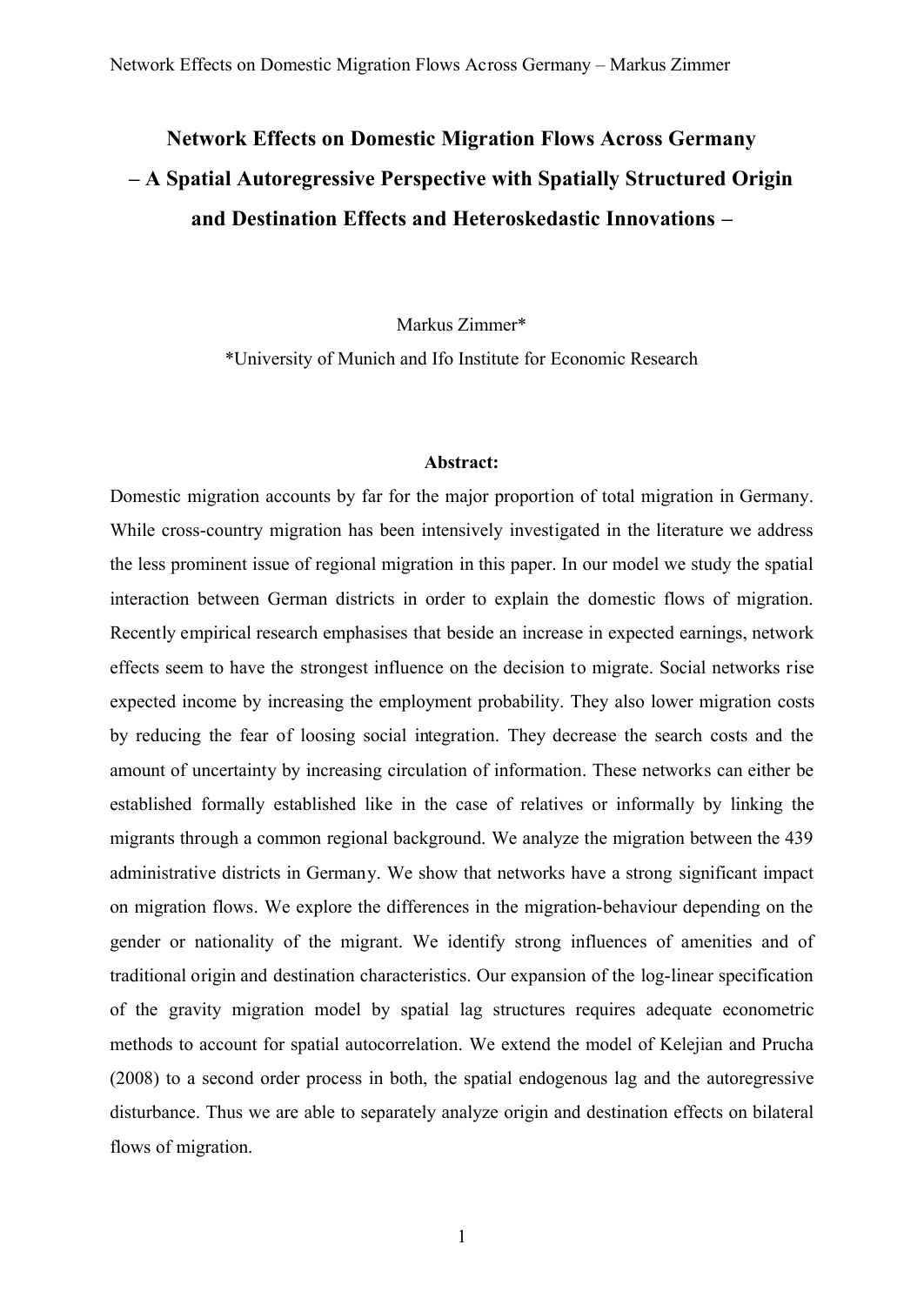## **Network Effects on Domestic Migration Flows Across Germany**

# **– A Spatial Autoregressive Perspective with Spatially Structured Origin and Destination Effects and Heteroskedastic Innovations –**

Markus Zimmer\*

zimmer@lmu.de

\*Center for Economic Studies, University of Munich Schackstrasse 4, 80539 Muenchen (Munich), Germany Phone: +49-89-2180-2089, FAX: +49-89-397303

\*Ifo Institute for Economic Research Poschingerstr. 5, 81679 Muenchen (Munich), Germany Phone: +49-89-9224-1260, FAX: +49-89-985369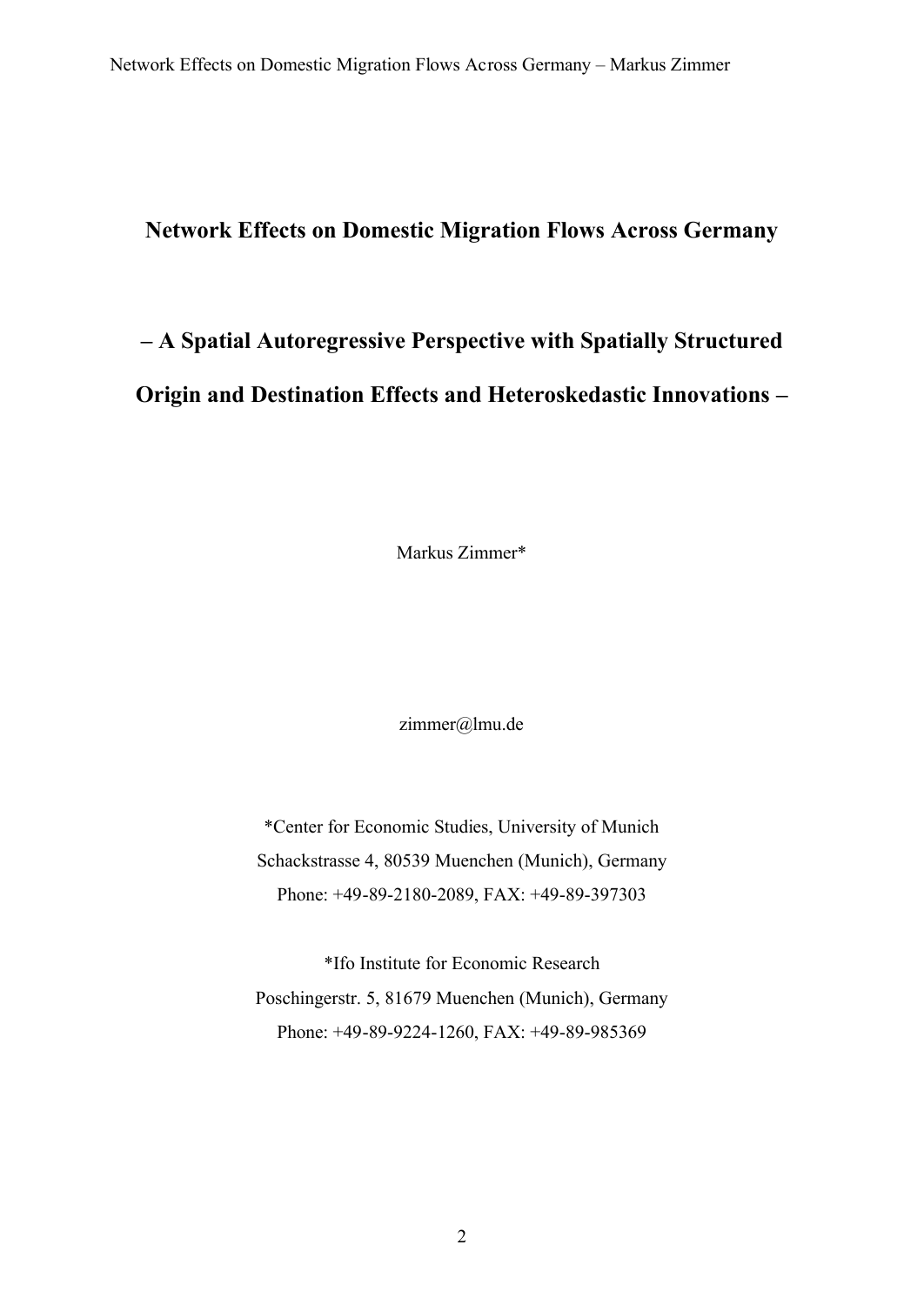## **Introduction**

 $\overline{a}$ 

In contrast to the demographic processes of fertility and mortality, domestic migration has a much bigger impact to the spatial distribution of the population. Obviously the migration out of one region within a multiregional domestic system has an impact on several other regions while the birth of a new citizen affects only one region. Observing this multiregional system as a whole will generate a detailed matrix of migration flows between each pair of regions. Since each region can act as an emitter and a receiver of migrants we will distinguish between these two effects in examining each region as origin and as destination. Our main objective is to identify these effects and to determine the determinants of migration.

From the perspective of an individual migrant, the decision to relocate is a question of the netbenefits of migrating, meaning the difference of the expected income gains and the economic and psychological movement costs. Expectations are largely influenced by uncertainty which decreases the willingness to migrate for risk-averse individuals. Social networks can help to increase the expected income, reduce uncertainty and lower migration costs through granting access to housing or integration into a familiar social community. As migrants with a common background exert positive network externalities within their community this gives a rational for herd behaviour. Consequently coordination migration flows in timing and destination increases the efficiency<sup>1</sup>. The means to realize this coordination is the positive signal that migrants exert on each other by their location choice.

It can be expected, that phenomena including a spatial component are also likely to exhibit a spatial structure explaining them. It is plausible to assume units of observation which are spatially close show interdependencies in their development. The formulation of such models in the works of Cliff and Ord (1973, 1981) led to the terminology as Cliff-Ord type spatial model. In the model presented here we will consider several channels of spatial structure. Beside simple spatially weighted exogenous variables these structures typically feature endogeneity and therefore demand adequate econometric procedures. In our model we will consider spatial spillovers in the endogenous variable, spatial autoregression in the disturbance term and will allow for heteroskedasticity in the remaining disturbance which is

 $1$  Economic theory would suggest that in the presence of a positive externality the amount of migration to the same location is inefficiently small if it is based on the decision of the individual migrants. Yet theoretical and empirical work on how much the efficiency is increased through signalling and herd behaviour is missing but would be an interesting field for further research.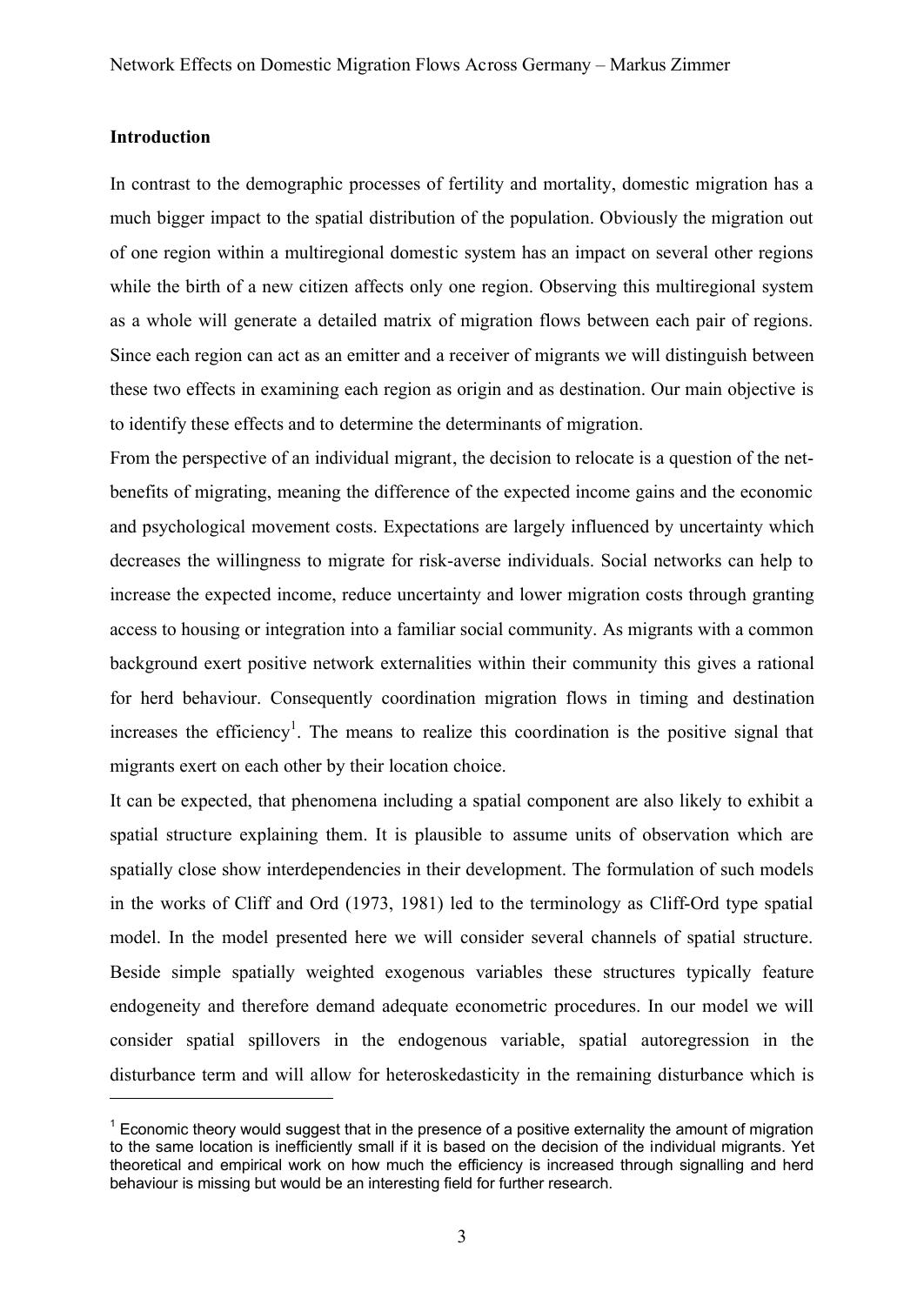typically referred to as innovation. Since we will consider lags of second order in both of the processes of spatial autocorrelation we will refer to this model as  $SARAR(2,2)$  as suggested by Kelejian and Prucha who adopted the original terminology from Anselin and Florax (1995). The procedure developed by Kelejian and Prucha is the preferred choice for such a model since other available approaches are inconsistent or yet fail to show their asymptotic properties. Even though they explicitly prove consistency only for the SARAR(1,1) model with first order autoregressive lags, it is apparent that the asymptotic properties will also hold for lags of higher order. However, a generalization of the proof has yet to be formulated but will not be part of this work.

## **The Background of the Economic Model**

 $\overline{a}$ 

The main motivation to control for spatial structures in our work is the existence of interdistrict networks. Therefore by employing appropriate empirical methods we will not only improve the estimation of the effects of the classical factors influencing the migration flows but we will also be able to determine the size of the network effects. These networks have been widely discussed in migration literature but yet had not been observed in their spatial structure<sup>2</sup>. While this structure might still be negligible on the country level it certainly becomes effective as you scale down the size of the observed unit. As we observe migration on a very small scale, the typical migrants to two neighbouring districts will probably only live a few kilometres away from each other or are likely to daily commute to the same district for working. From the literature there are two main channels through which these spatial phenomena can affect migration behaviour: The traditional effect of networks of common family-, friend-, ethnical-, social- or regional background on the one hand and the more recent argument of herd behaviour being motivated from the idea of imperfectly informed migrants, signalling effects and the impact of the own migration behaviour on the location choice of the succeeding migrants.

The previous literature on migrant networks had its main focus on international migration. A prominent example is the autoregressive dynamic of Mexican immigrants in the United States

 $2$  Notable exceptions are the migration studies of LeSage and Pace (2007) and Goetz and Rupasingha (2004) who consider a spatial autoregressive structure in a non-network oriented analysis.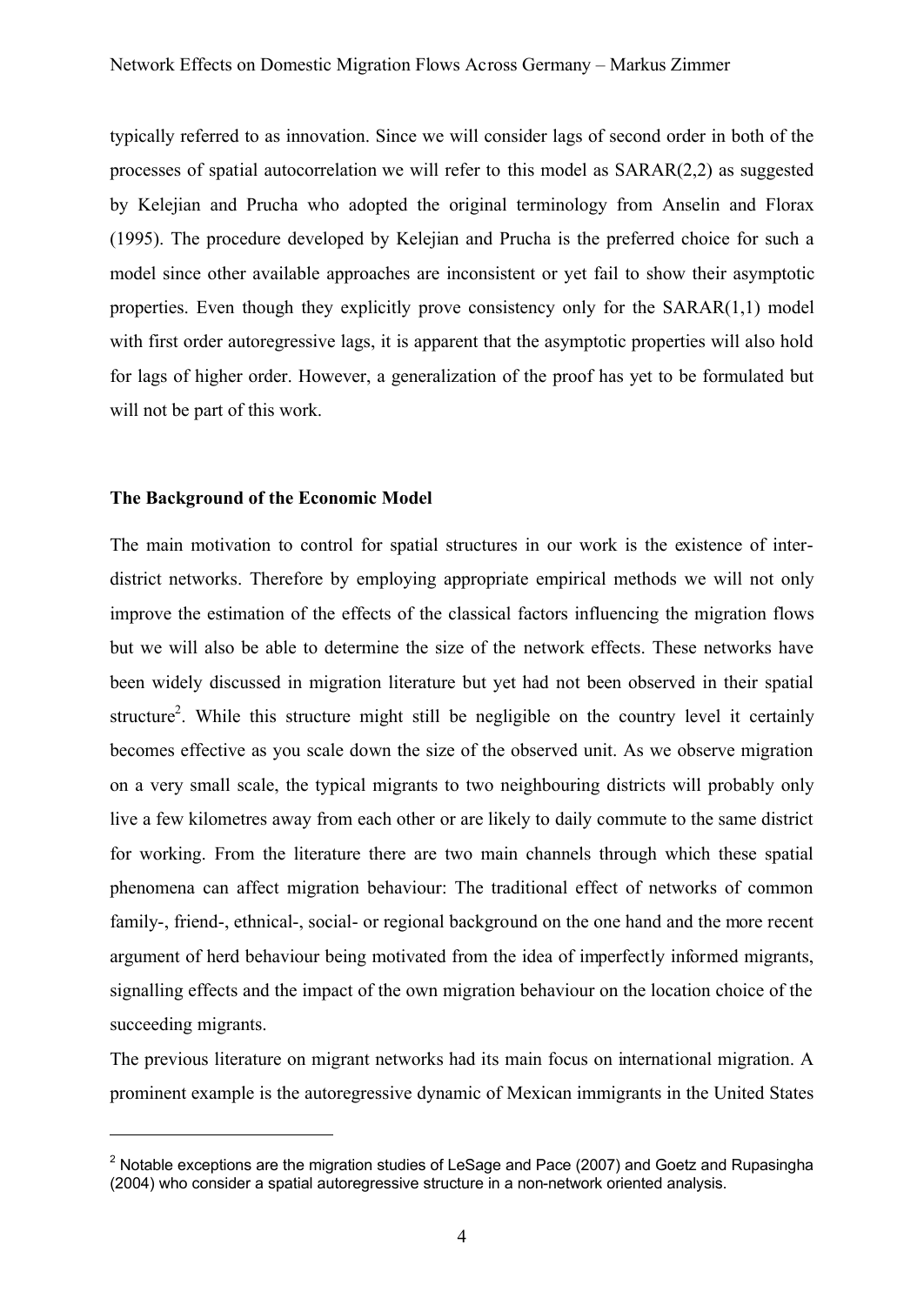of America examined in many empirical works as for example in Munshi (2003). Other empirical works confirm the existence of migrant networks for domestic migration within the United States (Bartel, 1989, Frey, 1995), for international migration to the United Kingdom, (Nigel and Pain, 2003), to Australia (Chiswick Lee and Miller, 2001) and to Canada (McDonald, 2002) or for regional clustering of Ethnic German immigrants to Germany (Bauer and Zimmermann, 1997)<sup>3</sup>.

The channels through which these networks operate are manifold: Firstly, they can increase the expected income gains by increasing the hiring probability (Cocoran, Datcher and Ducan, 1980), reducing the uncertainty about the job-market conditions (Massey, 1987) or lowering the search costs for a job (Mortensen and Vishwanath, 1994). Secondly, they can reduce moving costs, irrespectively from being of financial or psychological nature, like the loss of ethnical integration or separation from family or friends (Schwartz, 1973, Mincer, 1978, Church and King, 1993, Chiswick and Miller, 1996). For studies reviewing the literature about the effects of networks on migration see Greenwood (1985) and Cohen, Reed, Montgomery and Stren (2003).

Thirdly, due to the large amount of uncertainty about the conditions at a possible destination and because of the increase of the positive network externality with the size of the network it is rational for migrants to show a certain amount of herd behaviour. Thus under imperfect information the destination choice of other migrants is interpreted as positive signal about the quality of their location choice which has positive impact on the own perception of this destination (Epstein and Hillman, 1998). In that respect this signal might not only influence the spatial structure of migration, but also the time dimension (Burda, 1995). Viewing migration from a community perspective it is sensible to deliberately or unconsciously coordinate the timing and the location of migration flows. In that way the network externalities at the destination are maximized. Therefore the signal through the own migration act increases in value if my choice to follow the earlier migrants encourages the subsequent ones to act alike. This results in regional concentration of ethnical groups which is very

 $\overline{a}$ 

 $3$  The Term of Ethnic Germans refers to the German expression "Aussiedler". These are persons who themselves or whose ancestors had the citizenship of the Second German Reich as of the boarders of 1937 and who lived in territories which after the Second World War felt to the Allied powers. These Ethic Germans could up to 1990 freely immigrate to the Federal Republic of Germany and apply for citizenship. After 1990 qualification requirements for citizenship have been slightly tightened but still grant a preferential status to this group.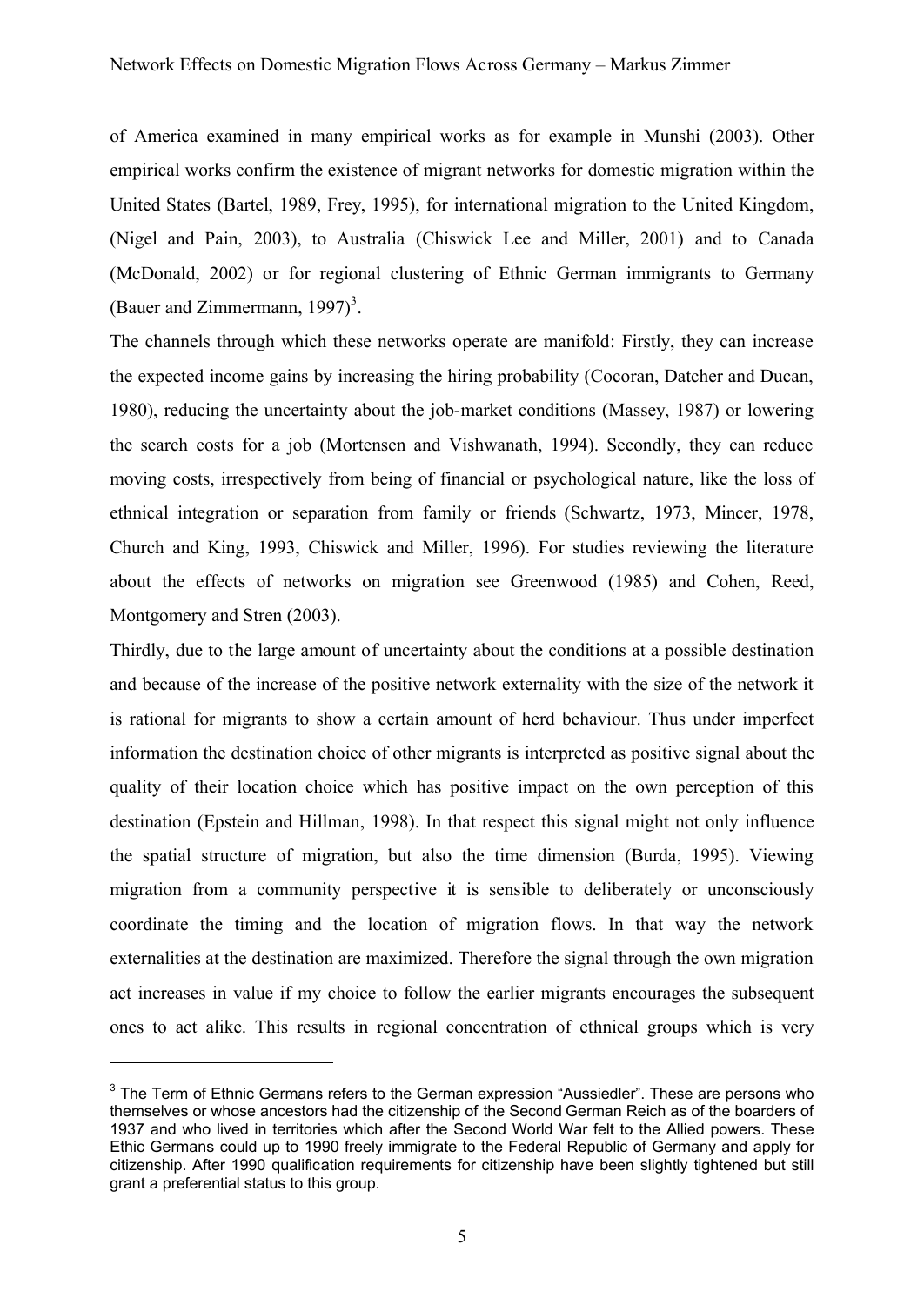similar to the clustering that would follow from pure network effects but which moreover gives a justification for the dynamics of migration flows which frequently contradict the expectations from traditional explanations (Epstein and Gang, 2004). Empirical work on the relative importance of network versus herd effects can be found in Bauer, Epstein and Gang (2007). A summary of the functioning of network and herd effects is displayed in table 1.

|                 | Network effects                             | Herd effects                              |
|-----------------|---------------------------------------------|-------------------------------------------|
| Contribution    | Circulation of information and provision of | Informal group-dynamical process to       |
| of the          | ethnical and economic resources             | internalize the positive externality of   |
| migrants        |                                             | migrant networks which results in the     |
|                 |                                             | coordination of migration flows           |
| Benefit for the | Reduction of economic and psychological     | Signalling reduces subjective amount of   |
| migrants        | migration costs and increase of the         | uncertainty and positive externalities of |
|                 | expected benefits from migration            | migrant networks increase                 |
| Result for the  | Local clustering of migrants with common    | Efficient amount of migration             |
| economy         | background                                  |                                           |

Table 1: differentiation of network versus herd effects

Source: own illustration

 $\overline{a}$ 

Commonly, though rarely explicitly stated, the driving forces for migration flows are separated into microeconomic and macroeconomic effects: Firstly, from the microeconomic perspective of the individual the probability of migrating is monotonously increasing function of the net expected utility gain through relocating. The expected utility gains depend on the relative characteristics of the district of origin versus the destination. The most commonly used variable in that manner would be the expected income gains as the relation of the destinations GDP per capita versus the origins GDP per capita<sup>4</sup>. We will call these effects the relative size effects. Secondly, from a macroeconomic perspective the total number of individuals that will migrate (driven by their individual utility maximization) will also depend on the pure size of the two districts. This scaling effect is usually covered by employing a gravity model which for example would predict the migration flows to vary with the product of the populations of both districts. We will label this effect the joint size effect. In a log-

 $4$  For uniformity we will define all relative effects the other way around as origin versus destination for our estimation.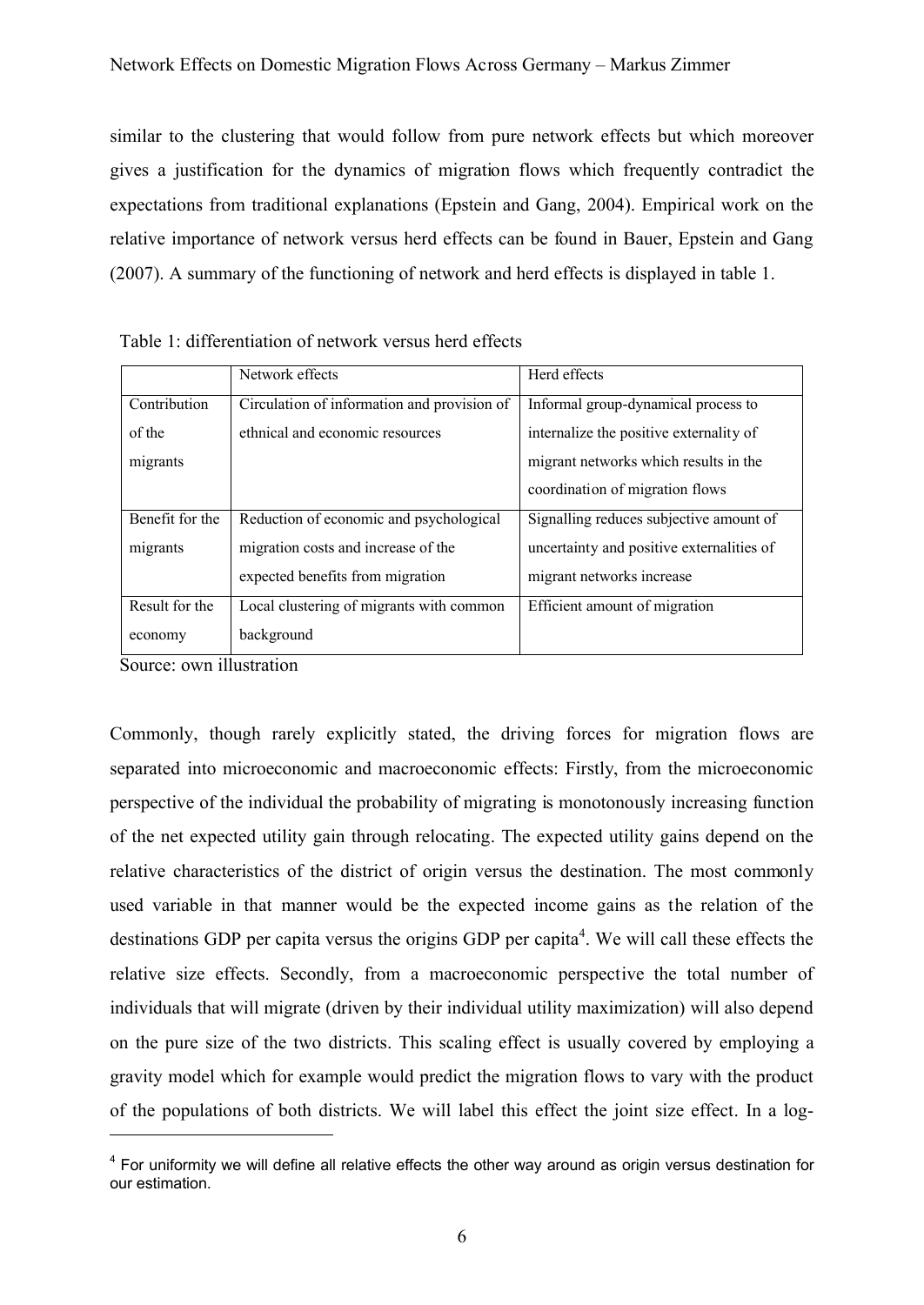linear specification we will model for each location specific characteristic its joint size effect as the sum of the logs of the corresponding origin and destination attribute. Likewise the relative size effect will be the difference of the same two values so that our basic specification of the gravity model is the following:

$$
\ln(migration_{OD}) = b_R(\ln(x_O) - \ln(x_D)) + b_J(\ln(x_O) + \ln(x_D))
$$

For convenience let us define for our further proceeding that  $\ln(migration_{OD}) = v$  and  $ln(x) = X$  which we will use in our specification of the econometric model later.

#### **The Data**

 $\overline{a}$ 

The data was provided by the Forschungsdatenzentrum der statistischen Landesämter (Research-Data-Centre of the Statistical State Offices) which is a recent research cooperation of the 16 statistical state offices of Germany to make regional data available for academic research. All variables are used in the econometric estimation in the logs of their absolute values except for the cases in which the variables could possibly take on the value of zero. In this case for example for the number of students in a district we took the log of the number of students plus one. We estimate the effects for the distance of two districts, the population, the GDP (as in the sense of Gross District Product), the number of unemployed and the number of employed differentiated into the sectors of production of primary industrial goods, manufacturing, services and residual employment which covers inter alia agriculture and fishery. Additionally to characterize the structure of the landscape as well as rurality versus urbanity we use the area of the district subdivided into the agricultural, the urban, the recreational, the forest and the bodies of water area. To cover further effects and amenities we employ the number of students, the tourist overnight stays as measure of general noneconomic attractiveness, the number of holiday homes as measure of landscape attractiveness<sup>5</sup>

<sup>&</sup>lt;sup>5</sup> A closer look at tourist overnight stays and holiday homes reveals that these two measures are not redundant, still a relatively high correlation of 0.64 might lead to the conclusion only to include one of the measures due to collinearity. Nevertheless the exclusion of either or contributes only marginally to changes in the coefficients, which is why we left both measures in the regression.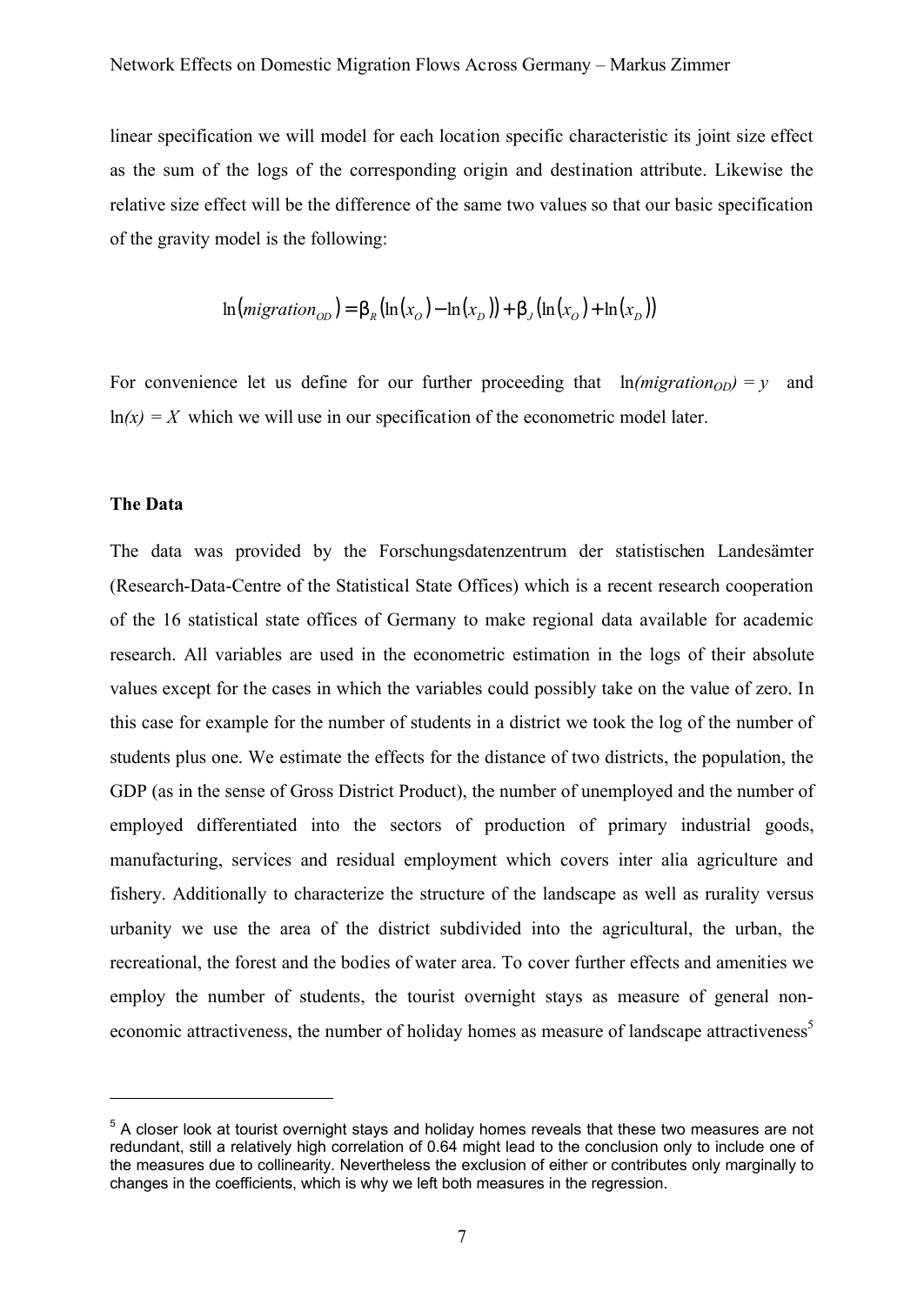and the number of medics as measure of health spending<sup>6</sup>. As health care in Germany is practically free for the citizens and the tariffs for treatments and medication that are paid by the public health insurance are largely fixed on a federal level, health expenditures will be for the most part proportional to the un-health of the district population. As such high health care spending is an indicator for disease rather than for health. Concerning its true nature diseasecare spending would be the more appropriate term for these expenditures anyway. The additional data necessary to construct the distance matrices of the districts was derived from shape files provided by the Federal Office for Cartography and Geodesy. These shape files contain the district borders and are commonly used as interchange format for computer based geographic information systems. There main purpose is the generation of maps but they serve our needs in locating the centroids of the districts as well.

## **The Spatial Structure of Origin-Destination Flows**

 $\overline{a}$ 

The type of spatial interaction used in this paper was originally developed in the context of bilateral international trade flows and has recently been adapted in a spatial econometrics context by LeSage and Pace (2007). A main characteristic of these models is that the number of observations rises quadratically with the number of regions observed. This is due to the fact that each region is a possible origin and destination as well. The migration flows span up a full matrix instead of a symmetric one because the flows of migration differ depending on the direction. Comparable to LeSage and Pace we will use the distance as common characteristic to an origin and destination pair in our gravity model. But unlike them we will - as motivated above - use the origin and destination specific characteristics as differences (in the relative size effects) and as sums (in the respective joint size effects). The implementation of a spatial weights structure in our origin-destination setting might appear challenging at first. But a simple solution is to split the effects. Therefore we will employ separate weights matrices for

 $6$  The connection between health risks and migration has also been examined in a recent empirical work by Goetz and Rupasingha (2004). While they use differences in the cancer risk due to environmental pollution we use a more direct measure. In Germany the amount of health spending is largely proportional to the number of medics which is not at least due to the fact the health care is mainly publicly financed with common more or less binding fixed budgets per medic. Further research relating especially retirement migration with health care can be found in Graves and Knapp (1988) and Gale and Heath (2000).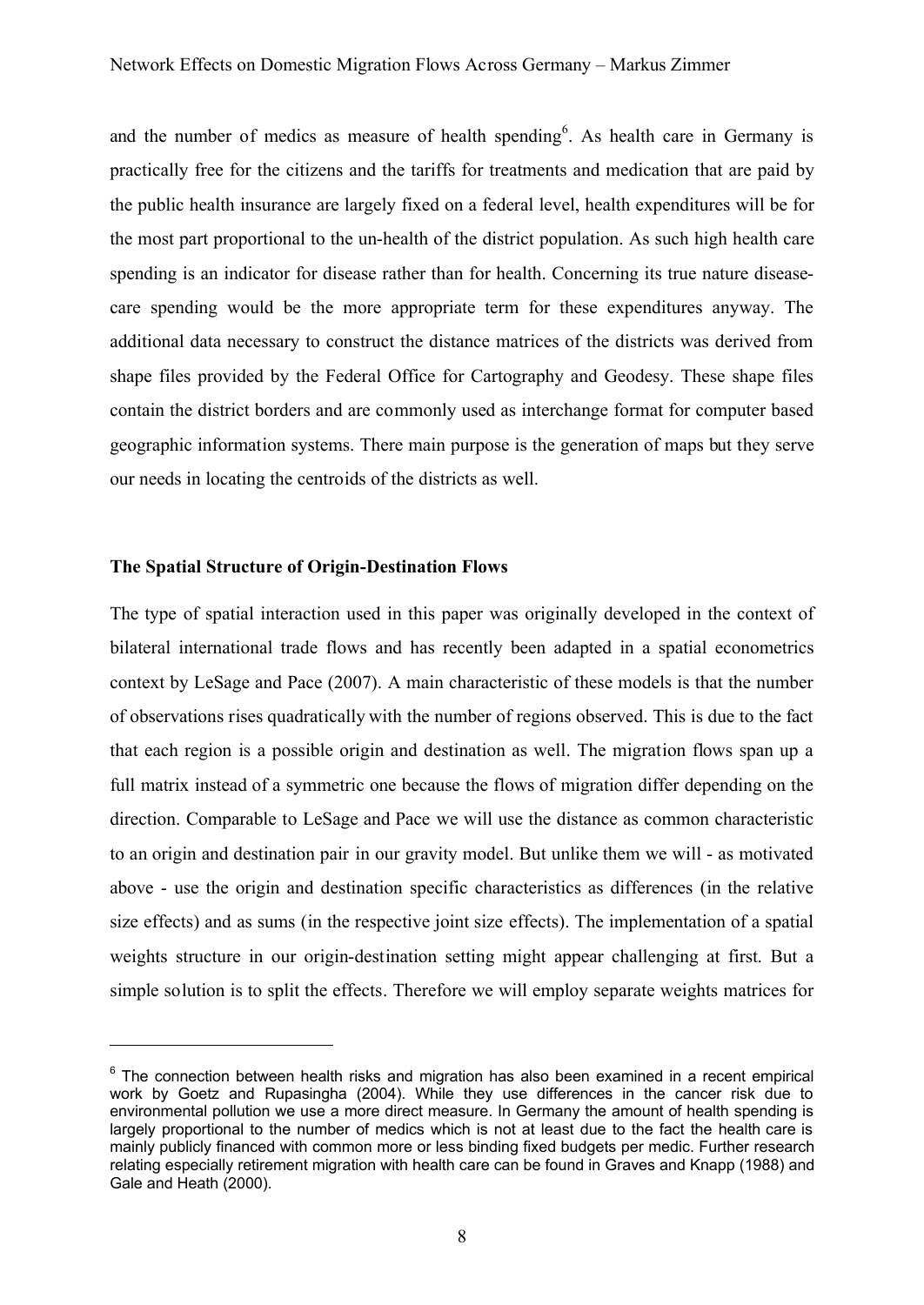the origin and destination. In this fashion we are able to stick to the standard spatial autoregressive models by just considering second order lags.

Let *Y* be a square matrix of size *l* x *m* with *l* being the number of origins assigned to the rows and *m* being the equal number of destinations assigned to the columns. The elements  $y_{l,n}$  of matrix are the logarithmized migration flows from a origin to a destination

$$
y_{1,1} \quad \Lambda \qquad y_{1,m}
$$

$$
Y = \mathbf{M} \quad \mathbf{O} \qquad \mathbf{M}
$$

$$
y_{l,1} \qquad \Lambda \qquad y_{l,m}
$$

To use these flows in our model we need to rearrange this matrix into a vector which will be of size 1  $\times$  *n* with  $n = n \cdot m$ . We will employ an origin-centric ordering by sorting the flows by the origin first and by the destination subordinated. Since this origin-centric ordering will be used to calculate the spatially weighted destination characteristics and destination oriented autoregressive effects we refer to this vector as  $y_n^{des}$ . For the calculation of the spatial lags it proofs helpful to first employ the whole procedure origin-centric for the destination effects and then to reshuffle the vector destination-centric to calculate the origin effects. That way the spatial structure of the weights matrices can be exploited to employ the simplifications indispensable to make the problem feasible given the computational hardware constraints. Since the procedure is identical we will only state it once for the destination effects and will later only differentiate in the nomenclature between the two types of centring if necessary.

|                             |   | origin destination |
|-----------------------------|---|--------------------|
| $y_{1,1}$                   | 1 | 1                  |
| M                           | M | M                  |
| $y_{1,m}$                   | 1 | $\boldsymbol{m}$   |
| $y_n^{des}$<br>$\mathbf{M}$ | M | M                  |
| M                           | M | M                  |
| $y_{l,1}$                   | l | 1                  |
| M                           | M | M                  |
| $y_{l,m}$                   | l | m                  |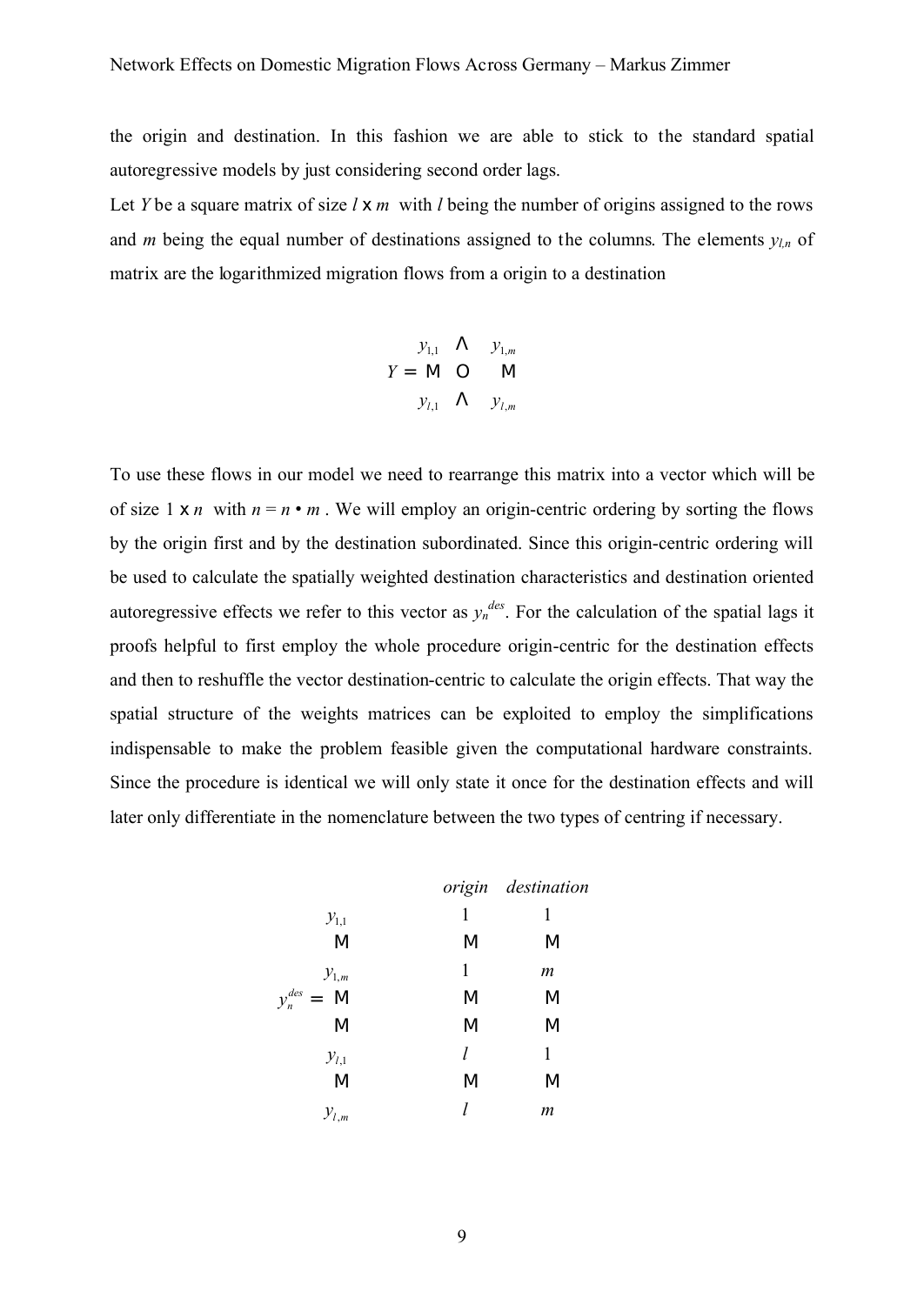Let *X* be the *m*  $\times$  *g* matrix of *g* different district characteristics and  $i(m)$  a *m*  $\times$  1 vector of ones. Given the vector of migration flows we can easily construct the corresponding destination characteristics by taking the Kronecker-product  $X_{D,n} = i(m) \otimes X$ , likewise the origin characteristics can be constructed by  $X_{O,n} = X \otimes i(m)$ .

As weights matrices we will use row-normalized neighbourhood matrices while being a neighbour is defined by the distance of the centroids of two districts being below a critical threshold. By varying this threshold we will be able to analyse the sensitivity of our results to the assumptions about the spatial structures. If we look on the map of the German districts in figure 1 this approach seems to be the most reasonable because of the large variances in district size depending on the state. A first visual inspection already reveals the districts in the north-east to have much larger area than the ones in the south-west. In that respect a more sophisticated weighting scheme based on a function of the distance wouldn't make sense, since it would be biased by the district size whereas our simple row-normalized contiguity definition at least gives us a consistent average characteristic for a fixed circular area around the observed district.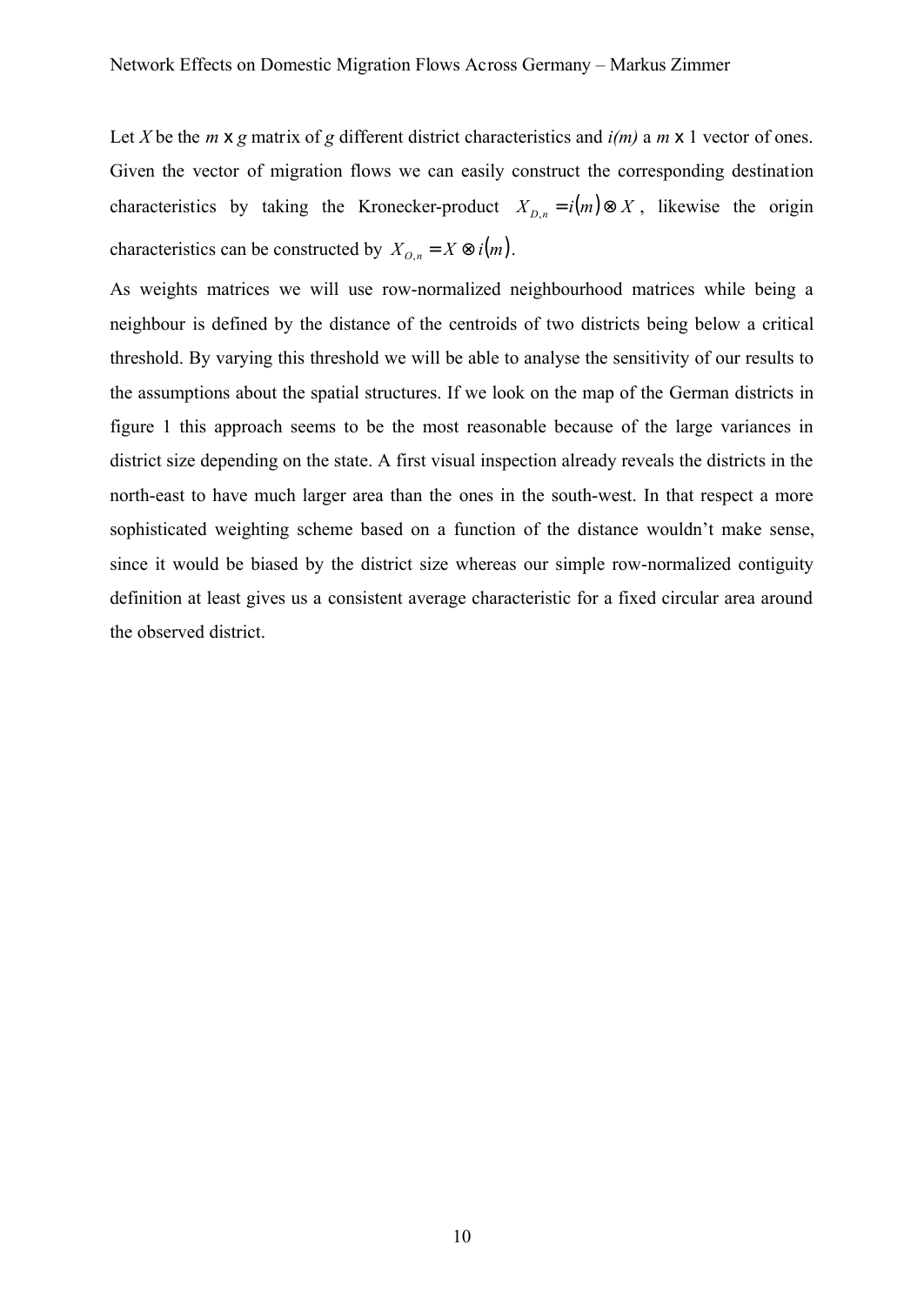

Figure 1: District borders in Germany (source: based on maps provided by the Federal office for Building Regulations and Regional Planning)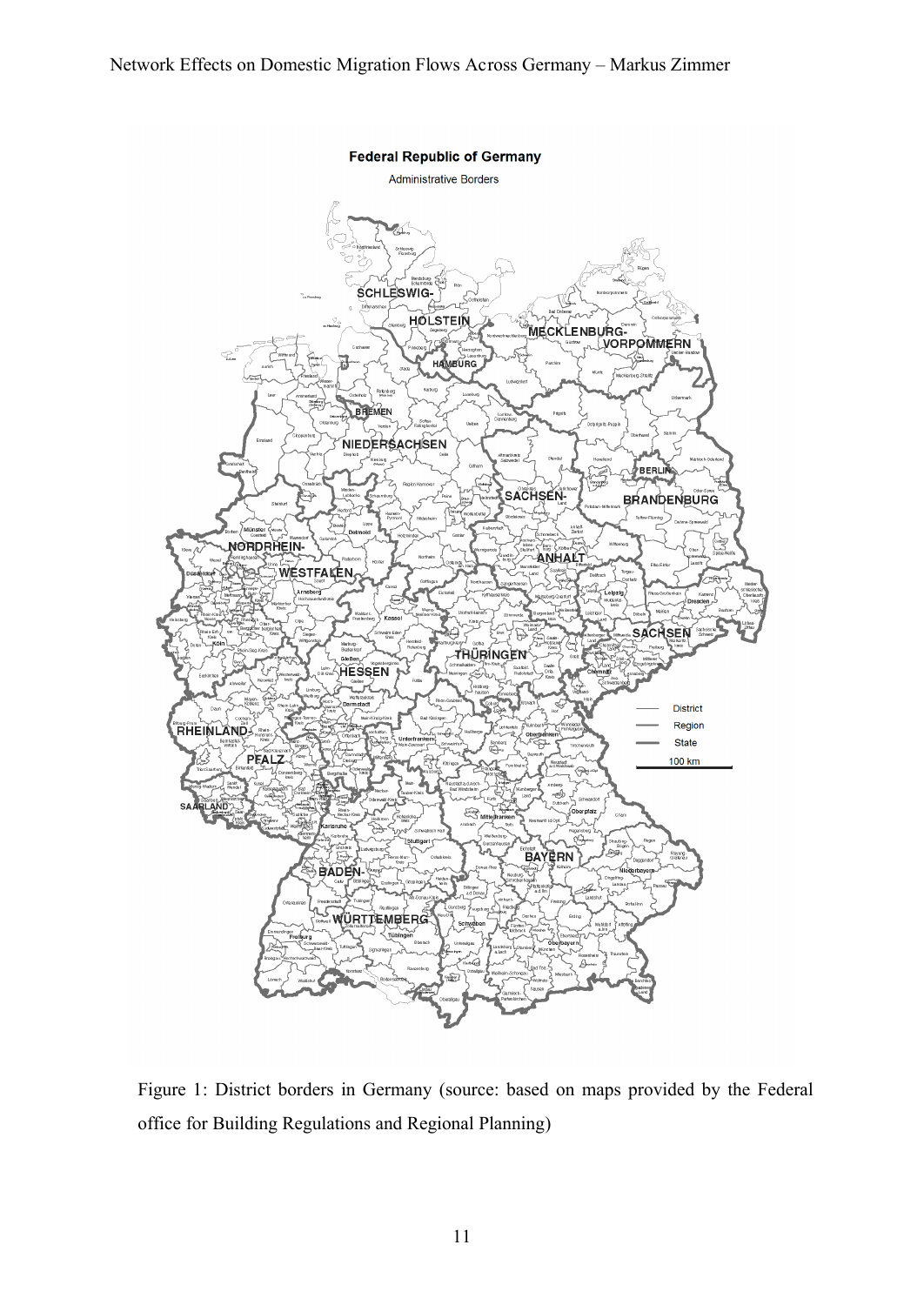The following core  $W^{des}$  of our weights matrix is constructed such that the diagonal elements are zero, thus preventing a district from being neighbour to itself. The values *wl,m* are positive and row-identical if the distance of the respective origin and destination is equal or below the predefined threshold and zero if the distance is above it. The positive row elements will be normalized such that they add up to unity.

∑ = *j* 1 ∑ ∑ ∑ = − = = − − = = = = = *m l j m j l j m j j m j j l l m l m m des w w w w w w w w w w W* , 1 1, 1 2, 1 1, ,1 , 1 1, 2,1 1,2 1, 1 1 1 1 0 0 0 0 Μ Λ Λ Μ Μ Ο Μ Μ Λ Λ

Note that for the comparable analysis in the destination-centred ordering this core matrix would have to be transposed, then row-equalized and finally row-normalized. To construct the weights matrix for the destination effects we can employ the following Kronecker product:

$$
W = 0_{1,2} \quad \Lambda \qquad \Lambda \qquad 0_{1,m}
$$
  
\n
$$
W_{D,n} = I(m) \otimes W^{des} = M \qquad \text{O} \qquad \text{M}
$$
  
\n
$$
W = 0_{m,1} \qquad \Lambda \qquad \Lambda \qquad 0_{m,m-1} \qquad W
$$
  
\n
$$
W = 0_{m,1} \qquad \Lambda \qquad \Lambda \qquad 0_{m,m-1} \qquad W
$$

With  $I(m)$  being an identity matrix of size  $m \times m$  and  $0_{m,l}$  being a matrix of zeros of size *m* **x** *m*. The weights matrix therefore will be of size *n* **x** *n*. Note that if you are not constrained by calculation power or system memory you would just construct the respective origin-effects weights matrix in the origin-centric ordering as:

$$
W_{O,n} = W^{des} \otimes I(m)
$$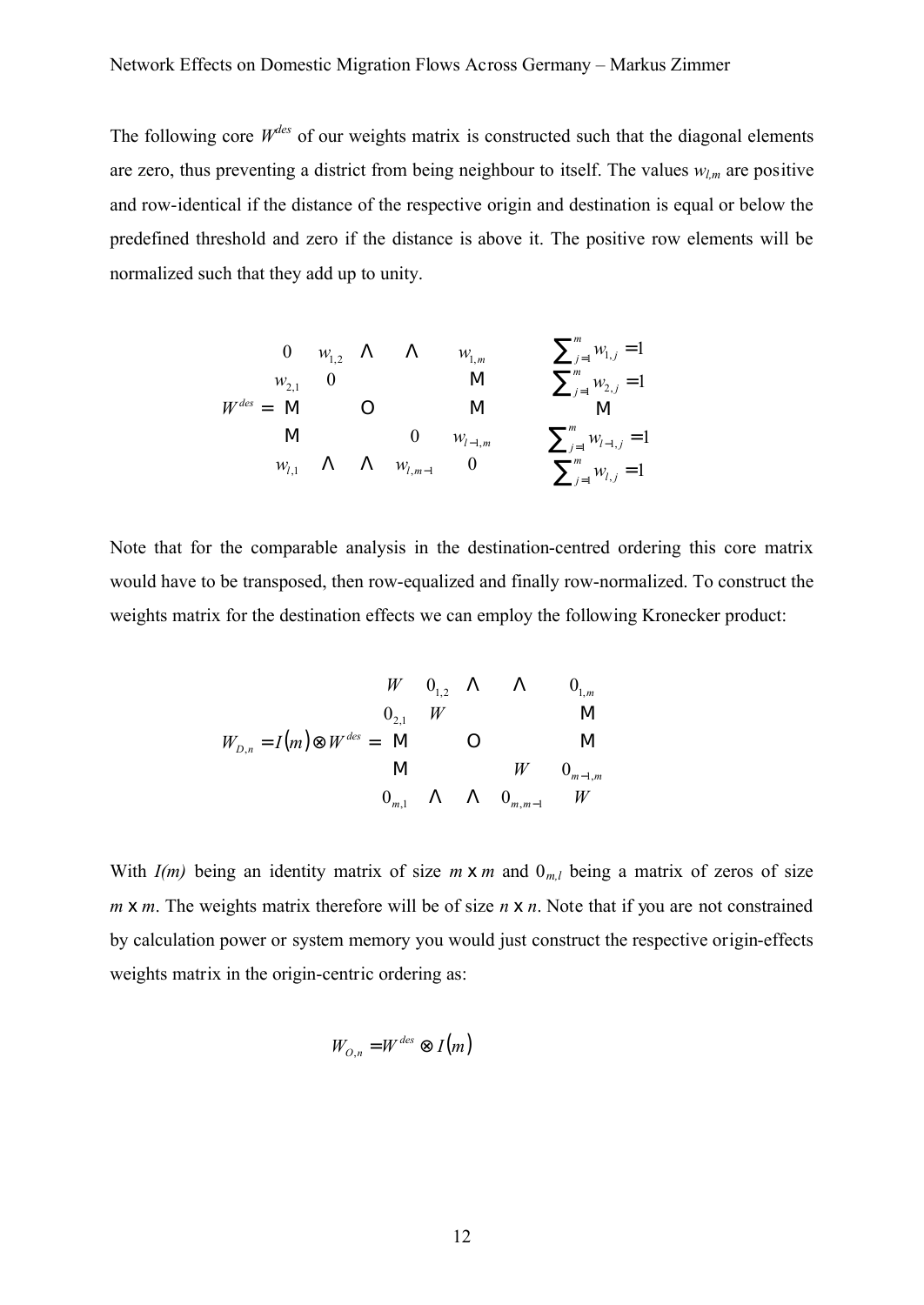## **The Econometric Model**

Following Kelejian and Prucha we will extend the model from their forthcoming article in the Journal of Econometrics. Specifically we will extend both first order autoregressive processes to a second order autoregressive spatial model with second order autoregressive disturbances. For ordinary least squares the spatial dependence leads to inconsistent estimates and maximum likelihood approaches are first computationally challenging for large problems as the one observed here and second, as mentioned by Kelejian and Prucha, are inconsistent under heteroskedasticity for the existing (quasi) maximum likelihood estimators. The procedure used by Kelejian and Prucha is based on the nonlinear two-steps least-squares method developed by Amemiya (1974). Their spatial regression model is performed in three separate steps.

Firstly: the spatial regression model in (I) is estimated using a two-steps least-squares method to instrument for the spatially lagged endogenous variable. Secondly: using the residuals from the estimation in the first step the autoregressive parameters  $\rho_0$  and  $\rho_D$  in the disturbance term are estimated using a generalized method of moments approach. Thirdly: the Cochrane-Orcutt type transformation of the regression model in (I) is again estimated via the two-steps leastsquares method, instrumenting for the spatial autoregression in the endogenous variable. Following Kelejian and Prucha their formulation of the basic equations changes to:

$$
y_n = X_{C,n} b_C + (X_{O,n} - X_{D,n}) b_R + (X_{O,n} + X_{D,n}) b_J + X_{E,n} b_E + I_O W_{O,n} y_n + I_D W_{D,n} y_n + u_n
$$
  
\n
$$
u_n = \Gamma_O M_{O,n} u_n + \Gamma_D M_{D,n} u_n + e_n
$$
\n(I)  
\n
$$
|I_O| + |I_D| < 1, \quad |\Gamma_O| + |\Gamma_D| < 1
$$

 $y_n$  is the *n* -dimensional vector observations the dependent variable of migration flows from the *l* origins to the *m* destinations. As we only account domestic migration which crosses at least the district border and the number of originating districts *l* equals the number of Destinations *m*, the number of observations is equal to  $l \cdot m = m^2 = n$  with the intra-districtflows being set to zero.  $X_{E,n}$  is a *n* **x** *m* matrix of dummy variables in which the  $j<sup>th</sup>$  column has once the value one if the  $j<sup>th</sup>$  origin is equal to the destination and otherwise zero (with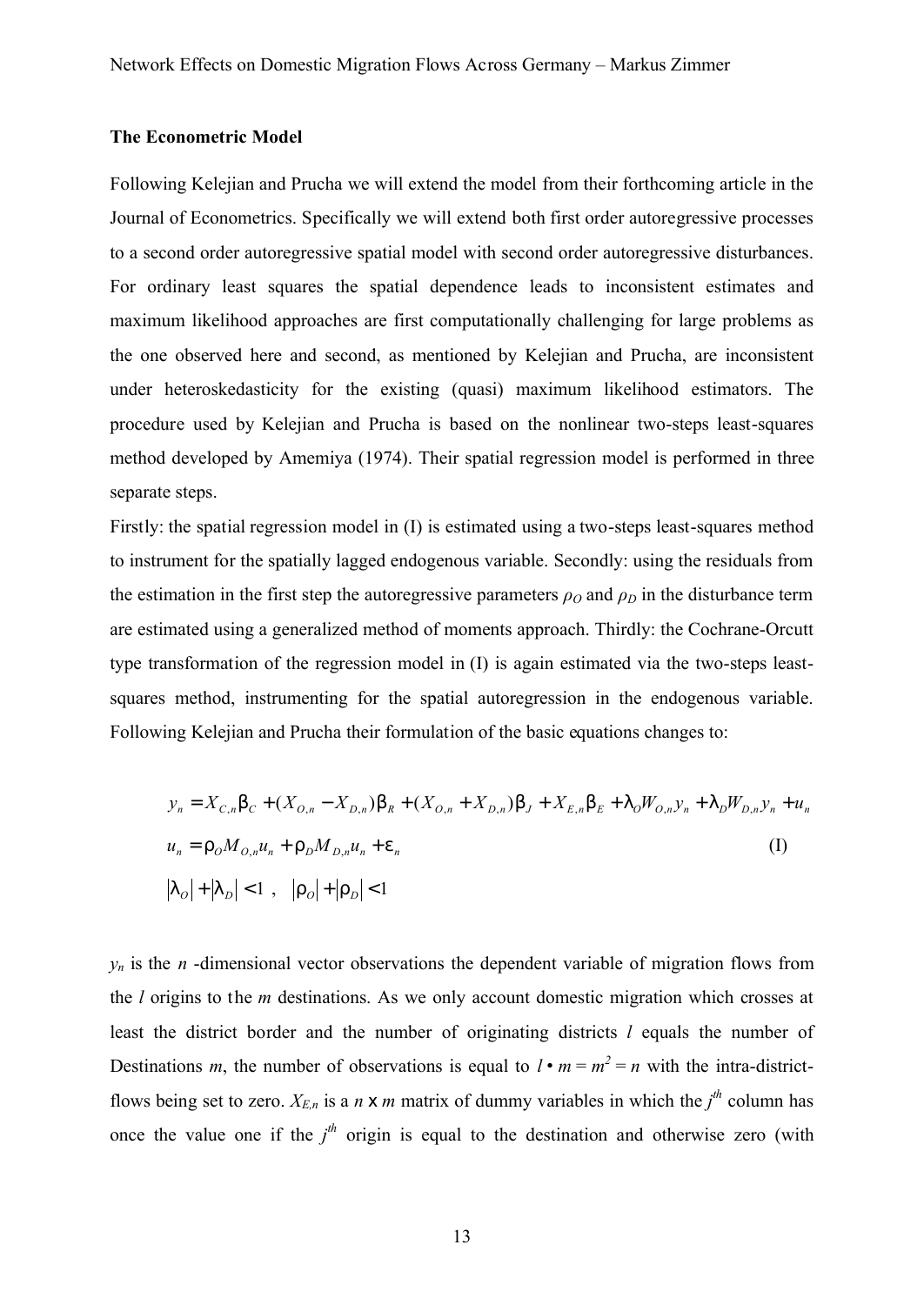$j = 1, ..., m$ <sup>7</sup>. The remaining exogenous variables split in  $X_{O,n}$ , the *n* **x** *g* matrix of origin characteristics and  $X_{D,n}$  the respective *n* **x** *g* matrix of the destination districts characteristics and  $X_{C,n}$  the *n* x *c* matrix of common characteristics like the distance. With  $k = c + g + g + m$ let  $X_n = (X_{C,n}, X_{O,n} - X_{D,n}, X_{O,n} + X_{D,n}, X_{E,n})$  denote the *n* **x** *k* matrix of exogenous regressors. Note that *XO,n* and *XD,n* only consist of a total of *m* different observations, one for each district.  $W_{O,n}$ ,  $W_{D,n}$ ,  $M_{O,n}$  and  $M_{D,n}$  are the constant *n* **x** *n* spatial weight matrices assumed to be known. As typically done, we will assume for the later estimation that  $W_{O,n} = M_{O,n}$  and  $W_{D,n} = M_{D,n}$ but abstract from that simplification for the moment. Among the resulting parameters of interest from the estimation are the *k*-dimensional parameter vectors  $\beta_R$  for the relative size effects and *β<sup>J</sup>* for the joint size effects. But our special curiosity belongs to the scalar parameters  $\lambda_O$  and  $\lambda_D$  which measure the autoregressive effects for spatial autoregressive process and  $\rho$ <sup>*O*</sup> and  $\rho$ <sup>*D*</sup> which do likewise for the spatial autoregressive disturbance process. Finally  $u_n$  is a *n*-dimensional vector of regression disturbances and  $\varepsilon_n$  the innovations, form a *n*-dimensional vector of residuals from the autoregressive disturbance which we allow to be heterogeneous. Since the units we observe will differ strongly in their characteristics like area or population such heterogeneous innovations are highly recommendable. The *n* x *p* matrix of instruments used to estimate the first stage in the first step will be denoted by  $H_n^{\delta}$ .

A discussion of the limit of the sum of the absolute values of the autoregressive parameters in (I) can be found in Lee and Liu  $(2006)^9$ . Given the expansion to the second order spatial processes we will now state the essential changes to the assumptions by Kelejian and Prucha:

*Assumption 1: (a) All diagonal elements of the spatial weighting matrices WO,n, WD,n, MO,n* and  $M_{D,n}$  are zero.(c) The matrices  $(I - \lambda_O W_{O,n} - \lambda_D W_{D,n})$  and  $(I - \rho_O M_{O,n} - \rho_D M_{D,n})$  are non*singular with*  $|\lambda_O| + |\lambda_O| < 1$  *and*  $|\rho_O| + |\rho_O| < 1$ .

 $\overline{a}$ 

 $<sup>7</sup>$  This is necessary since on the one hand including the variation of this migration flows for the origin</sup> equalling the destination (which has been set to zero for all this pairs) would bias the estimates. On the other hand we need this vector to be of the same size as the weights matrix.

<sup>&</sup>lt;sup>8</sup> As noted in the forthcoming Kelejian and Prucha paper the instruments for the first and the third step of the procedure do not need to be the same. For notational convenience we will stick to the same notation in the third step nevertheless.

 $9^9$  A summary of the result is included in the appendix.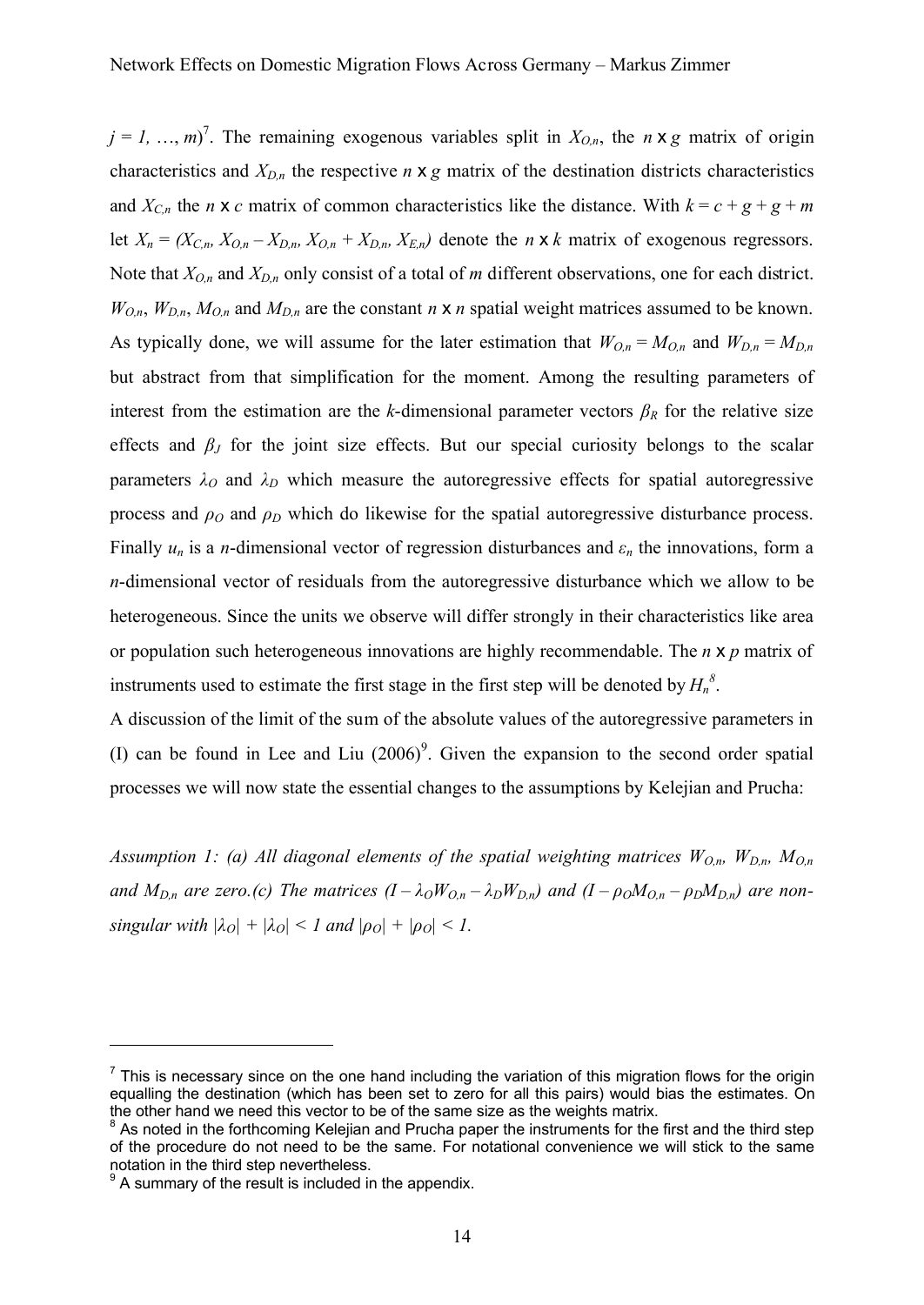*Assumption 3: The row and column sums of the matrices*  $W_{O,n}$ *,*  $W_{D,n}$ *,*  $M_{O,n}$ *,*  $M_{D,n}$ *,*  $(I - \lambda_0 W_{O,n} - \lambda_D W_{D,n})^{-1}$  and  $(I - \rho_0 M_{O,n} - \rho_D M_{D,n})^{-1}$  are bounded uniformly in absolute value.

It follows that given (3) and assuming that an innovation  $\varepsilon$  in the vector of innovations has an expected value of zero and a finite variance of  $\delta^2$  the variance –covariance matrix is:

$$
E[u_n u_n'] = (I_n - \Gamma_0 M_{O,n} - \Gamma_D M_{D,n})^{-1} diag[\mathbf{d}_{i,n}^2](I_n - \Gamma_O M_{O,n} - \Gamma_D M_{D,n})^{-1} \tag{II}
$$

Where  $\delta^2_{i,n}$  is the *n* x *l* vector of  $E(u_{i,n}u_{i,n})$  from which we form the diagonal matrix over the single elements *i* of this vector.

## **The GM Estimator for the Autoregressive Disturbance Parameters**

Sharing Kelejians and Pruchas assumptions for the GM-estimator, Badinger and Egger (2008) derive the following moment conditions for the second order heteroskedastic autoregressive disturbance process $^{10}$ :

$$
n^{-1}E\left[\overline{e}_{O,n}\right]\overline{e}_{O,n} - Tr\left[M_{O,n}diag\left[E\left[e_{i,n}e_{i,n}\right]\right]M_{O,n}\right]
$$
\n
$$
n^{-1}E\left[\overline{e}_{O,n}\right]\overline{e}_{O,n} - Tr\left[M_{O,n}diag\left[E\left[e_{i,n}e_{i,n}\right]\right]M_{O,n}\right]
$$
\n
$$
n^{-1}E\left[\overline{e}_{D,n}\right]\overline{e}_{D,n} - Tr\left[M_{D,n}diag\left[E\left[e_{i,n}e_{i,n}\right]\right]M_{D,n}\right]
$$
\n
$$
n^{-1}E\left[\overline{e}_{D,n}\right]\overline{e}_{O,n} = 0, \text{ with } \overline{e}_{D,n} = M_{D,n}e_n \tag{III}
$$

Let us additionally define  $\overline{\overline{e}}_{O,n} = M_{O,n} \overline{e}_{D,n}$ ,  $\overline{\overline{e}}_{D,n} = M_{D,n} \overline{e}_{D,n}$ ,  $\overline{\overline{e}}_{OD,n} = M_{O,n} \overline{e}_{D,n}$  and  $\bar{\epsilon}_{DO,n} = M_{D,n} \bar{\epsilon}_{O,n}$ . Using the expression for the error process *u* from (I), solving it for the innovations  $\varepsilon$  in substituting it in the moment conditions in (III) we get the equation system:

 $\overline{a}$ 

 $10$  Note that the calculation of the terms in the trace expression is due to the size of the weights matrix infeasible with the commonly available hardware. Fortunately it is possible to use the special properties due to the construction of the matrix to reduce the problem to a laptop friendly size. The necessary transformations require only basic matrix algebra and are found in the appendix.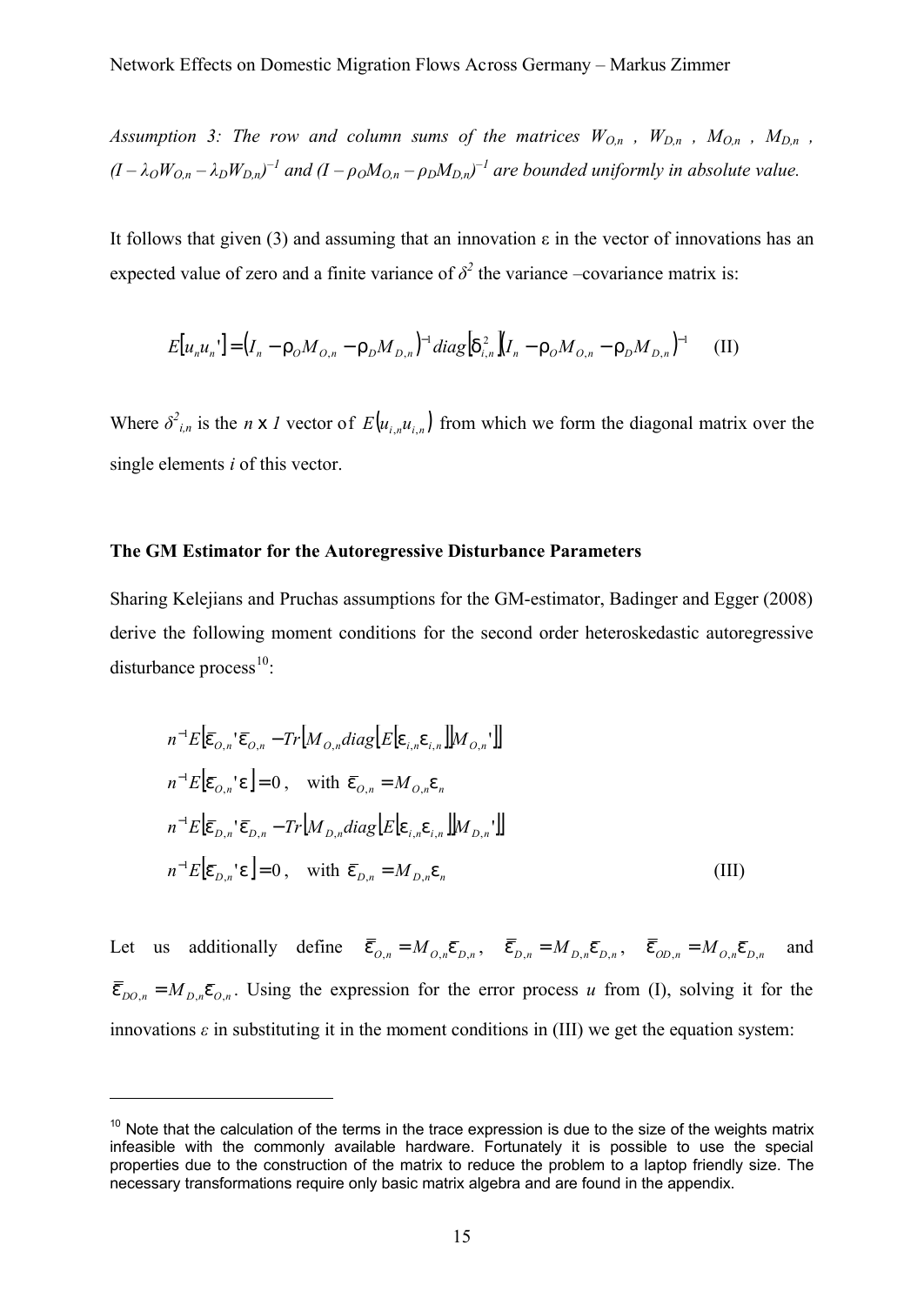$$
g_n - \Gamma_n a_n = 0
$$
  
with  $a_n = (r_{O,n}, r_{D,n}, r_{O,n} r_{D,n}, r_{O,n}^2, r_{D,n}^2)$ ,  $g_n = (g_{1,n}, g_{2,n}, g_{3,n}, g_{4,n})$ '  
and  $\Gamma_n = (g_{rs,n}, g_{2,n}, g_{3,n}, g_{4,n})_{r=1,...,4,s=1,...5}$  (IV)

The single elements of this equation system are:

$$
g_{1} = n^{-1}E[\bar{e}_{O,n} \cdot \bar{e}_{O,n} - Tr[M_{O,n}diag[E[\bar{e}_{i,n}, \bar{e}_{i,n}]]M_{O,n}]]
$$
\n
$$
g_{2} = n^{-1}E[\bar{e}_{O,n} \cdot \bar{e}_{n}]
$$
\n
$$
g_{3} = n^{-1}E[\bar{e}_{D,n} \cdot \bar{e}_{D,n} - Tr[M_{D,n}diag[E[\bar{e}_{i,n}, \bar{e}_{i,n}]]M_{D,n}]]
$$
\n
$$
g_{4} = n^{-1}E[\bar{e}_{D,n} \cdot \bar{e}_{n}]
$$
\n
$$
g_{1,1} = 2n^{-1}E[\bar{e}_{O,n} \cdot \bar{e}_{O,n} - Tr[M_{O,n}diag[E[\bar{e}_{i,O,n}e_{i,n}]]M_{O,n}]]
$$
\n
$$
g_{2,1} = n^{-1}E[\bar{e}_{O,n} \cdot \bar{e}_{n} + \bar{e}_{O,n} \cdot \bar{e}_{O,n}]
$$
\n
$$
g_{3,1} = 2n^{-1}E[\bar{e}_{DO,n} \cdot \bar{e}_{n} + \bar{e}_{O,n} \cdot \bar{e}_{O,n}]
$$
\n
$$
g_{4,1} = n^{-1}E[\bar{e}_{DO,n} \cdot \bar{e}_{n} + \bar{e}_{D,n} \cdot \bar{e}_{O,n}]
$$
\n
$$
g_{1,2} = 2n^{-1}E[\bar{e}_{OO,n} \cdot \bar{e}_{n} + \bar{e}_{O,n} \cdot \bar{e}_{O,n}]
$$
\n
$$
g_{1,2} = 2n^{-1}E[\bar{e}_{O,D,n} \cdot \bar{e}_{O,n} - Tr[M_{O,n}diag[E[\bar{e}_{i,O,n}e_{i,n}]]M_{O,n}]]
$$
\n
$$
g_{2,2} = n^{-1}E[\bar{e}_{O,n} \cdot \bar{e}_{D,n} - Tr[M_{O,n}diag[E[\bar{e}_{i,D,n}e_{i,n}]]M_{O,n}]]
$$
\n
$$
g_{3,2} = 2n^{-1}E[\bar{e}_{D,n} \cdot \bar{e}_{D,n} - Tr[M_{D,n}diag[E[\bar{e}_{i,D,n}e_{i,n}]]M_{D,n}]]
$$
\n
$$
g_{4,2} = n^{-1}E[\bar{e}_{O,n} \cdot \bar{e}_{O
$$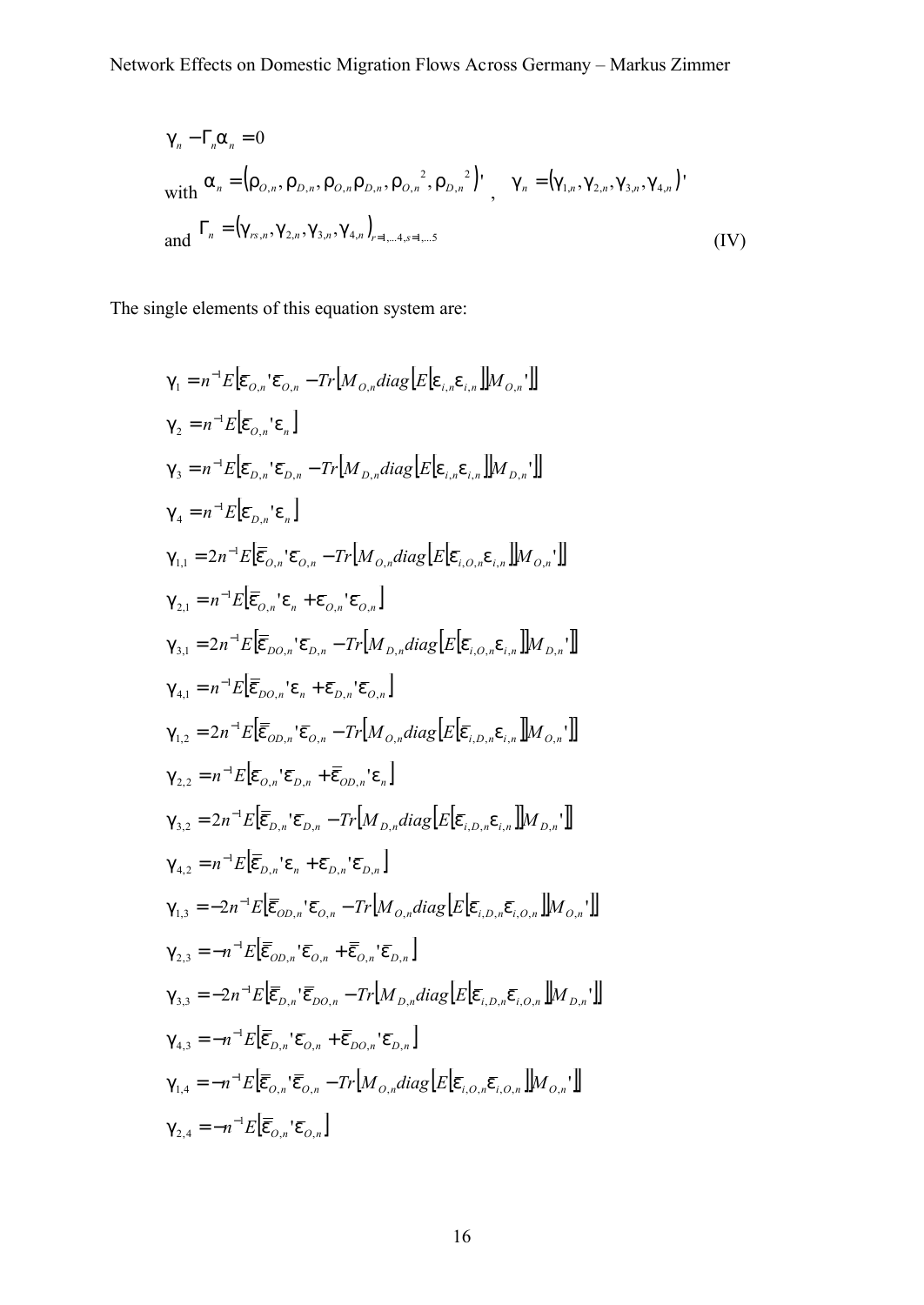$$
g_{3,4} = -n^{-1}E[\bar{e}_{DO,n} \cdot \bar{e}_{DO,n} - Tr[M_{D,n}diag[E[\bar{e}_{i, O,n}\bar{e}_{i, O,n}]]M_{D,n}]]
$$
  
\n
$$
g_{4,4} = -n^{-1}E[\bar{e}_{DO,n} \cdot \bar{e}_{O,n}]
$$
  
\n
$$
g_{1,5} = -n^{-1}E[\bar{e}_{OD,n} \cdot \bar{e}_{OD,n} - Tr[M_{O,n}diag[E[\bar{e}_{i, D,n}\bar{e}_{i, D,n}]]M_{O,n}]]
$$
  
\n
$$
g_{2,5} = -n^{-1}E[\bar{e}_{OD,n} \cdot \bar{e}_{D,n}]
$$
  
\n
$$
g_{1,5} = -n^{-1}E[\bar{e}_{D,n} \cdot \bar{e}_{D,n} - Tr[M_{D,n}diag[E[\bar{e}_{i, D,n}\bar{e}_{i, D,n}]]M_{D,n}]]
$$
  
\n
$$
g_{2,5} = -n^{-1}E[\bar{e}_{D,n} \cdot \bar{e}_{D,n} - Tr[M_{D,n}diag[E[\bar{e}_{i, D,n}\bar{e}_{i, D,n}]]M_{D,n}]]
$$
  
\n
$$
g_{2,5} = -n^{-1}E[\bar{e}_{D,n} \cdot \bar{e}_{D,n}]
$$
\n(V)

Let  $\tilde{g}_n$  be the estimate of  $g_n$  and  $\tilde{\Gamma}_n$  be the estimate of  $\Gamma_n$ , then by substituting (V) in (IV) we can get  $\rho_{O,n}$  and  $\rho_{D,n}$  through solving the resulting nonlinear optimization problem:

$$
\left(\widetilde{\Gamma}_{O,n},\widetilde{\Gamma}_{D,n}\right) = \underset{\Gamma_{O,n},\Gamma_{D,n}}{\operatorname{argmin}}\left[\left(\widetilde{\mathfrak{g}_{n}} - \widetilde{\Gamma}_{n}\mathfrak{a}_{n}\right)^{T}\Omega\left(\widetilde{\mathfrak{g}_{n}} - \widetilde{\Gamma}_{n}\mathfrak{a}_{n}\right)\right]
$$
\n
$$
\tag{VI}
$$

Besides deriving the GM-estimator for the second order spatial autoregressive disturbance Badinger and Egger also provide a Mote Carlo study showing a good performance of the estimator even in small samples.

## **The Choice of Instruments**

 $\overline{a}$ 

For the choice of the instruments the changes to the Kelejian and Prucha approach are minor than one would expect. The only essential change is to their equation (30). For our problem the expected values of the lagged endogenous  $are^{11}$ :

$$
E(W_{O,n}y_n) = W_{O,n}(I - I_oW_{O,n} - I_oW_{D,n})^{-1}X_n b_n = W_{O,n}\sum_{i=0}^{\infty} (I_oW_{O,n} + I_oW_{D,n})^i X_n b_n
$$
  

$$
E(W_{D,n}y_n) = W_{D,n}(I - I_oW_{O,n} - I_oW_{D,n})^{-1}X_n b_n = W_{D,n}\sum_{i=0}^{\infty} (I_oW_{O,n} + I_oW_{D,n})^i X_n b_n
$$

(VII)

 $11$  For the necessary conditions for the expansion see also the explanation of the limiting properties of the autoregressive parameters in the appendix.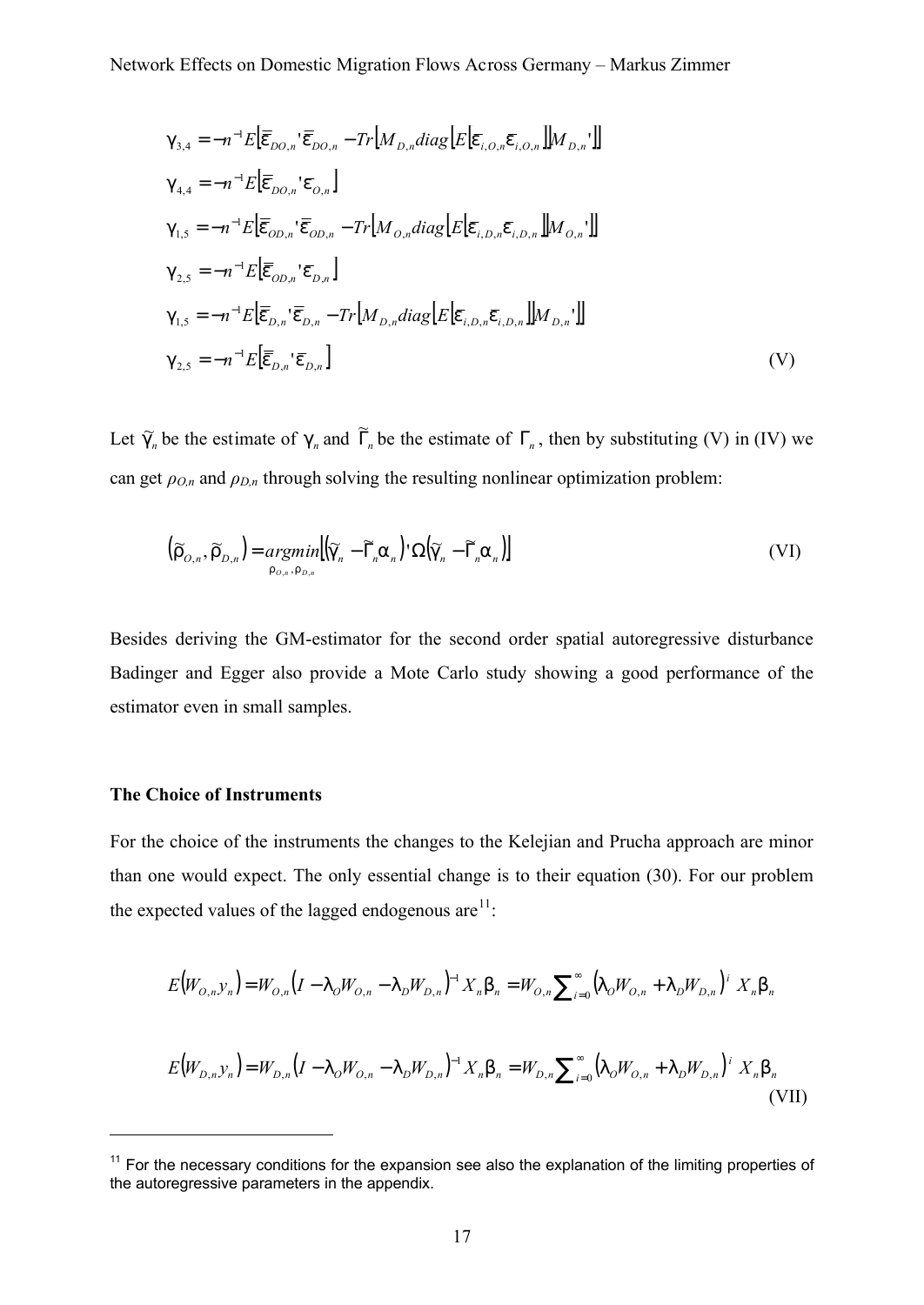We will use the instrument matrix  $H_n$  to instrument  $Z_{O,n} = (X_n, W_{O,n}y_n), Z_{D,n} = (X_n, W_{D,n}y_n),$  $M_{O,n}Z_{O,n} = (M_{O,n}X_n, M_{O,n}W_{O,n}Y_n, M_{D,n}W_{D,n}Y_n)$ ,  $(M_{O,n}, M_{D,n})Z_{O,n} = ((M_{O,n}, M_{D,n})X_n, (M_{O,n},$  $M_{D,n}/W_{O,n}$ ) and  $(M_{O,n}, M_{D,n})Z_{D,n} = ((M_{O,n}, M_{D,n})X_n, (M_{O,n}, M_{D,n})W_{D,n}Y_n)$  by estimating their predicted value with a least squares regression of  $H_n^{12}$ : If we look exemplarily at  $Z_{O,n}$  then with  $P_H = H_n (H_n H_n)^{-1} H_n$  it follows that  $\hat{Z}_{O,n} = P_H Z_{O,n}$ . As the ideal instruments would be  $E(Z_{O,n}) = (X_n, W_{O,n}E(y_n), W_{D,n}E(y_n))$  and accounting for (VII) it seems reasonable to approximate these instruments by using as  $H_n$  a subset of the linear independent columns of  $(X_n, W_{O,n}X_n, W^2_{O,n}X_n, ..., W_{D,n}X_n, W^2_{D,n}X_n, ..., M_{D,n}X_n, M^2_{D,n}X_n, ..., M_{D,n}W_{D,n}X_n, M^2_{D,n}W_{D,n}X_n,$ ...,  $M_{D,n}W_{O,n}X_n$ ,  $M_{D,n}^2W_{O,n}X_n$ , ...,  $W_{D,n}W_{O,n}X_n$ ,  $W_{D,n}^2W_{O,n}X_n$ , ...). In the light of having rownormalized weights matrices and setting  $W_{O,n} = M_{O,n}$  and  $W_{D,n} = M_{D,n}$  the choice of available instruments is drastically reduced due to linear dependency<sup>13</sup>. Therefore we propose to use as excluded instruments the subset of the spatially cross-lagged relative size effects since these include already all spatial lags of the district characteristics<sup>14</sup>.

#### **The Estimation Results**

 $\overline{a}$ 

In discussion of the estimation results we will first compare the different empirical specifications on the basis of the total population. Then we will present the differences in migration behaviour between female and male migrants and non-German and German nationals and will find striking results for migrants of non-German nationality. For simplicity all models in the tables will be labelled SARAR(\*,\*\*) and the term in bracket describes the order of the lag that is included with \* being the order of the spatial autoregressive lag in the

<sup>&</sup>lt;sup>12</sup> The latter terms follow from the Cochrane-Orcutt type transformation of (I) into  $y_n = \rho_O M_{O,n} y_n + \rho_D M_{D,n} y_n + (I_n - \rho_O M_{O,n} - \rho_D M_{D,n}) X_n \beta_n + (I_n - \rho_O M_{O,n} - \rho_D M_{D,n}) W_{O,n} y_n + (I_n - \rho_O M_{O,n} - \rho_O M_{O,n})$ *– ρDMD,n)WD,ny<sup>n</sup>* which is estimated by a two-steps least-squares estimator in the last step of the three stages of our procedure.

<sup>&</sup>lt;sup>13</sup>Due to the construction of the dependent variable and the characteristics of the origins only differing for each origin interaction term but not for each origin destination interaction, the interaction terms with the destination weights matrix become linear dependent for row normalized weighting matrices, e.g.:  $W_{D,n}X_{R,n} = W_{D,n}(X_{O,n} - X_{D,n}) = W_{D,n}X_{O,n} - W_{D,n}X_{D,n} = X_{O,n} - W_{D,n}X_{D,n}$  since  $W_{D,n}X_{O,n} = W_{D,n}^2X_{O,n} = ...$  $=\overline{X}_{0,n}$  and  $W_{0,n}X_{0,n} = W_{0,n}W_{0,n}X_{0,n} = W_{0,n}W_{0,n}X_{0,n} = ...$ . Likewise the argument holds for the destination characteristics. For the interaction of both spatial weights matrices it obviously follows: *WO,nWD,nXR,n = WO,nXO,n – WD,nXD,n*

<sup>&</sup>lt;sup>14</sup> The cross lag of the relative size effect would be  $W_{O,n}W_{D,n}(X_{O,n}-X_{D,n})=W_{O,n}X_{O,n}-W_{D,n}X_{D,n}$ .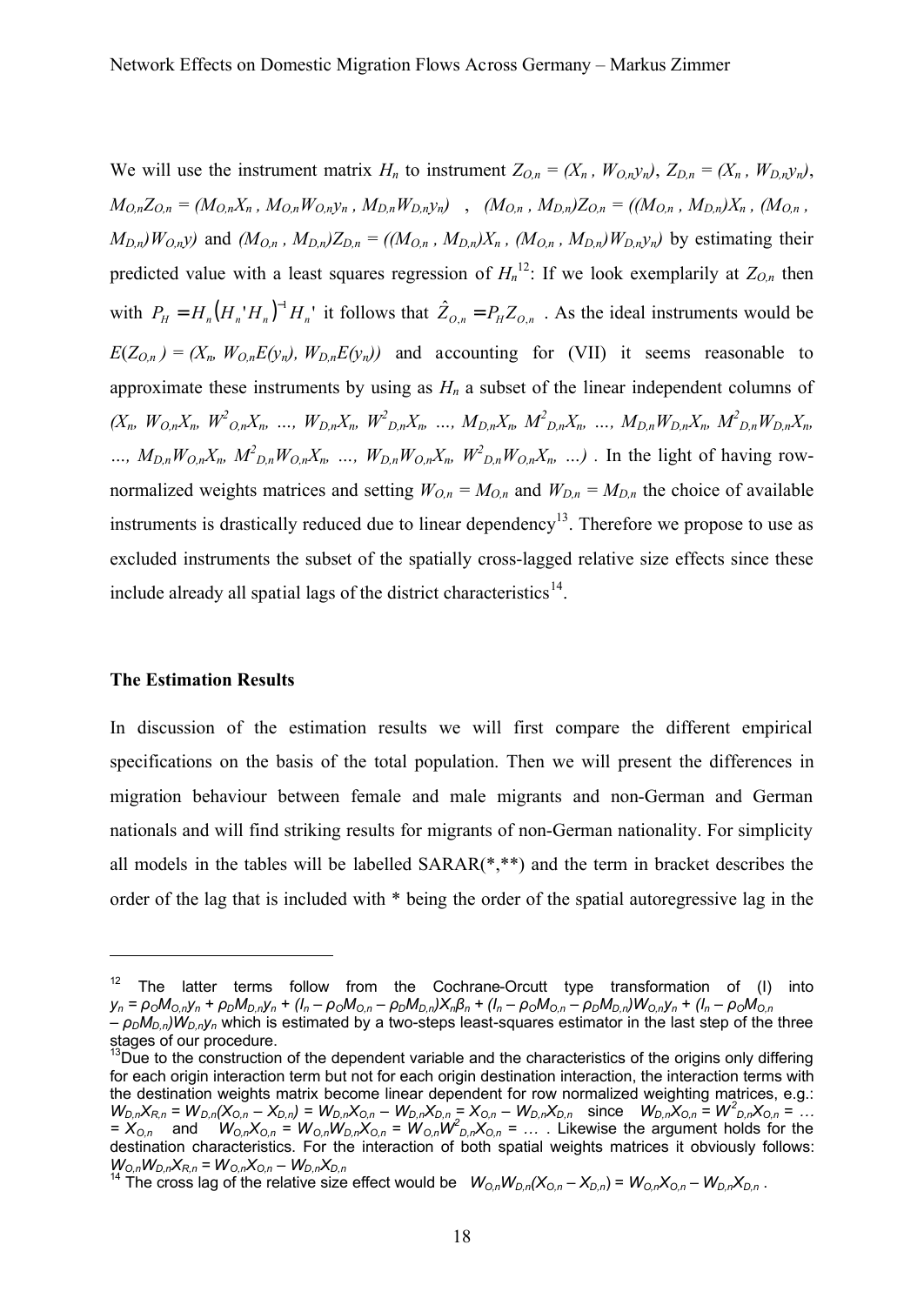endogenous variable and \*\* being the order of the lag of the spatial autoregressive disturbance. Table 2 shows the estimation results for the different specifications of the econometric model. The first column displays the results of a simple OLS regression including the spatial endogenous lag but disregarding any steps to correct for spatial autocorrelation. The second column only includes the lags in the endogenous variable whereas the third column only accounts for heteroskedastic autoregressive disturbance. The fourth column displays the results for the full model specification and the final column gives information the instruments used in the estimation.

| Model                         | <b>OLS</b>                                | SARAR(2,0)                  | SARAR(0,2)                  | <b>SARAR(2,2)</b>           | used        |
|-------------------------------|-------------------------------------------|-----------------------------|-----------------------------|-----------------------------|-------------|
| Innovation errors             |                                           |                             | Heteroskedastic             | Heteroskedastic             | as          |
| R2                            | 0.7874                                    | 0.7877                      | 0.3989                      | 0.4913                      | instru-     |
| Observations                  | 192721                                    | 192721                      | 192721                      | 192721                      | ment        |
| Sargan overid                 |                                           | 0.3607                      |                             | 0.8228                      |             |
| Anderson Identification       | 0.0000                                    |                             |                             | 0.0000                      |             |
| Moran's I Ori.                |                                           | $0.1071***$                 | $0.2884***$                 | $0.1071***$                 |             |
| Moran's I Des                 |                                           | $0.0992$ ***                | $0.2849***$                 | $0.0992$ ***                |             |
|                               | <b>SE</b><br>Coef.                        | Coef.<br><b>SE</b>          | <b>SE</b><br>Coef.          | Coef.<br><b>SE</b>          |             |
| Ori, rho                      |                                           |                             | 0.4527                      | 0.3680                      |             |
| Des. rho                      |                                           |                             | 0.4737                      | 0.4351                      |             |
| Ori. gamma                    | $0.4632$ ***<br>$0.0037$ )                | $0.4399$ ***<br>$0.0142$ )  |                             | $0.4313***$ (<br>0.0375     |             |
| Des. gamma                    | $0.4521***$<br>$0.0035$ )<br>f.           | $0.4147$ ***<br>$0.0114$ )  |                             | $0.4124$ ***<br>$0.0285$ )  |             |
| Distance                      | $-0.3358$ ***<br>$0.0047$ )               | $-0.3998$ ***<br>$0.0252$ ) | $-0.2851***$<br>0.0023      | $-0.1972$ ***<br>0.0161     |             |
| Rel. population               | $-0.0038$<br>$0.0102$ )                   | 0.0007<br>$0.0102$ )        | $-0.0219$<br>$0.0196$ )     | $-0.0159$<br>0.0182         | $^{\rm ++}$ |
| Rel. employed rest            | $-0.0155$ ***<br>$0.0033$ )               | $-0.0183$ ***<br>$0.0035$ ) | $-0.0411$ ***<br>0.0064     | $-0.0217$ ***<br>0.0059     | $^{++}$     |
| Rel. employed prim. Industry  | $0.0185$ ***<br>$0.0062$ )                | $0.0168$ ***<br>$0.0062$ )  | $0.0307$ **<br>$0.0119$ )   | $0.0182 *$<br>$0.0107$ )    | $^{++}$     |
| Rel. employed manufacturing   | $-0.0024$<br>$0.0057$ )                   | $-0.0134$ **<br>$0.0064$ )  | $-0.0388***$<br>0.0122      | $-0.0192$ *<br>$0.0112$ )   | $^{++}$     |
| Rel. employed services        | $-0.0275$<br>0.0174)                      | $-0.0624$ ***<br>$0.0201$ ) | $-0.1701$ ***<br>0.0371     | $-0.0771**$<br>0.0347)      | $^{++}$     |
| Rel. unemployed               | $0.0556$ ***<br>$0.0199$ )                | $0.1240***$<br>$0.0288$ )   | $0.3216$ ***<br>$0.0503$ )  | 0.0498<br>$0.1389$ ***      | $^{+}$      |
| Rel. GDP (districts)          | $-0.0477$ ***<br>$0.0099$ )               | $-0.0651***$<br>$0.0123$ )  | $-0.1368$ ***<br>0.0209     | $-0.0597$ ***<br>$0.0203$ ) | ÷           |
| Rel. medics                   | 0.0149<br>$0.0095$ )                      | 0.0145<br>$0.0099$ )        | 0.0221<br>$0.0176$ )        | $0.0272*$<br>$0.0162$ )     | $^{++}$     |
| Rel. students                 | $-0.0013$ ***<br>$0.0004$ )               | $-0.0011$ ***<br>$0.0004$ ) | $-0.0020$ ***<br>$0.0007$ ) | $-0.0012**$<br>$0.0006$ )   | $^{++}$     |
| Rel. tourist overnight stays  | $-0.0169$ ***<br>$0.0023$ )               | $-0.0153$ ***<br>$0.0024$ ) | $-0.0303$ ***<br>$0.0042$ ) | $-0.0184$ ***<br>$0.0042$ ) |             |
| Rel. welfare recipients       | 0.0018<br>$0.0032$ )                      | 0.0025<br>$0.0033$ )        | 0.0056<br>$0.0068$ )        | $-0.0002$<br>$0.0060$ )     | $++$        |
| Rel. holiday homes            | $0.0026$ *<br>$0.0014$ )                  | 0.0009<br>$0.0015$ )        | 0.0017<br>$0.0027$ )        | 0.0032<br>$0.0024$ )        | $^{++}$     |
| Rel. recreational area        | 0.0000<br>$0.0028$ )                      | $-0.0001$<br>$0.0028$ )     | 0.0092<br>$0.0061$ )        | 0.0026<br>$0.0052$ )        |             |
| Rel. agricultural area        | $0.0051$ *<br>$0.0029$ )                  | $0.0082$ ***<br>$0.0030$ )  | $0.0188***$<br>$0.0061$ )   | $0.0092*$<br>0.0054         | $++$        |
| Rel. forest area              | $0.0080***$<br>$0.0014$ )                 | $0.0092$ ***<br>$0.0015$ )  | $0.0190***$<br>0.0030       | $0.0103***$<br>$0.0026$ )   | $++$        |
| Rel. bodies of water          | $-0.0028$ *<br>$0.0016$ )                 | $-0.0030$ *<br>$0.0016$ )   | $-0.0061$ *<br>0.0034       | $-0.0026$<br>$0.0029$ )     | $++$        |
| Rel. urban area               | 0.0078<br>$0.0078$ )                      | 0.0033<br>$0.0079$ )        | 0.0044<br>$0.0171$ )        | 0.0074<br>$0.0147$ )        |             |
| Joint population              | $0.1128$ ***<br>$0.0103$ )                | $0.1340***$<br>$0.0132$ )   | $0.6208***$<br>$0.0197$ )   | $0.3127***$<br>0.0278       | o           |
| Joint employed rest           | $-0.0168$ ***<br>$0.0033$ )               | $-0.0158$ ***<br>$0.0033$ ) | $0.0110$ *<br>0.0064        | $-0.0121**$<br>0.0057       | o           |
| Joint employed prim. Industry | $-0.0783$ ***<br>$0.0062$ )               | $-0.0820$ ***<br>$0.0064$ ) | $-0.2052$ ***<br>0.0119     | $-0.1113$ ***<br>0.0124     | o           |
| Joint employed manufacturing  | $-0.2719$ ***<br>$0.0056$ )<br>$\epsilon$ | $-0.2822$ ***<br>$0.0069$ ) | $-0.2163$ ***<br>0.0122     | $-0.1897$ ***<br>0.0127     | o           |
| Joint employed services       | $-0.4264$ ***<br>0.0171)                  | $-0.4092$ ***<br>$0.0183$ ) | $0.2126$ ***<br>0.0372      | $-0.0727$ **<br>0.0325      | o           |
| Joint unemployed              | $0.7481***$<br>0.0191)                    | $0.7392$ ***<br>$0.0194$ )  | $0.1299**$<br>$0.0504$ )    | $0.3599***$<br>0.0400       | $\circ$     |
| Joint GDP (districts)         | $0.1056***$<br>$0.0099$ )                 | $0.1227***$<br>$0.0120$ )   | $0.1683***$<br>$0.0209$ )   | $0.0628$ ***<br>$0.0203$ )  | o           |
| Joint medics                  | $0.2930$ ***<br>$0.0094$ )                | $0.3016$ ***<br>$0.0099$ )  | $0.2199$ ***<br>$0.0177$ )  | $0.1844***$<br>0.0162       | o           |
| Joint students                | $0.0079$ ***<br>$0.0004$ )                | $0.0081***$<br>$0.0004$ )   | $0.0099***$<br>$0.0007$ )   | $0.0057$ ***<br>0.0007      | o           |
| Joint tourist overnight stays | $0.0819$ ***<br>$0.0022$ )                | $0.0789***$<br>$0.0024$ )   | $0.0728$ ***<br>$0.0042$ )  | $0.0617$ ***<br>0.0038      | o           |
| Joint welfare recipients      | $-0.0733$ ***<br>$0.0032$ )               | $-0.0742$ ***<br>0.0032)    | $-0.0281$ ***<br>0.0068     | $-0.0326$ ***<br>$0.0058$ ) | o           |
| Joint holiday homes           | $-0.0126$ ***<br>$0.0014$ )               | $-0.0084$ ***<br>$0.0021$ ) | $-0.0016$<br>$0.0028$ )     | $-0.0039$<br>$0.0026$ )     | o           |
| Joint recreational area       | $-0.0120$ ***<br>$0.0028$ )               | $-0.0106$ ***<br>$0.0029$ ) | $0.0180***$<br>$0.0061$ )   | 0.0033<br>0.0052            | o           |
| Joint agricultural area       | $0.0717***$<br>$0.0029$ )                 | $0.0756$ ***<br>$0.0033$ )  | $0.0321***$<br>$0.0061$ )   | $0.0326$ ***<br>0.0054      | o           |
| Joint forest area             | $-0.0125$ ***<br>$0.0014$ )               | $-0.0133$ ***<br>$0.0014$ ) | $-0.0149$ ***<br>0.0030     | $-0.0159$ ***<br>0.0027     | o           |
| Joint bodies of water         | $0.0212$ ***<br>$0.0017$ )                | $0.0250$ ***<br>$0.0022$ )  | $0.0200***$<br>0.0034)      | $0.0225$ ***<br>0.0032      | $\circ$     |
| Joint urban area              | $-0.0982$ ***<br>$0.0079$ )               | $-0.1147$ ***<br>$0.0102$ ) | $-0.1151$ ***<br>0.0172     | $-0.0697$ ***<br>0.0162     | o           |
| Constant                      | 5.7145 ***<br>$0.1741$ )                  | 6.2472 ***<br>0.2696)       | 2.0957 ***<br>0.4727        | 1.2424 ***<br>0.3868        |             |

Table 2: estimation results for the total population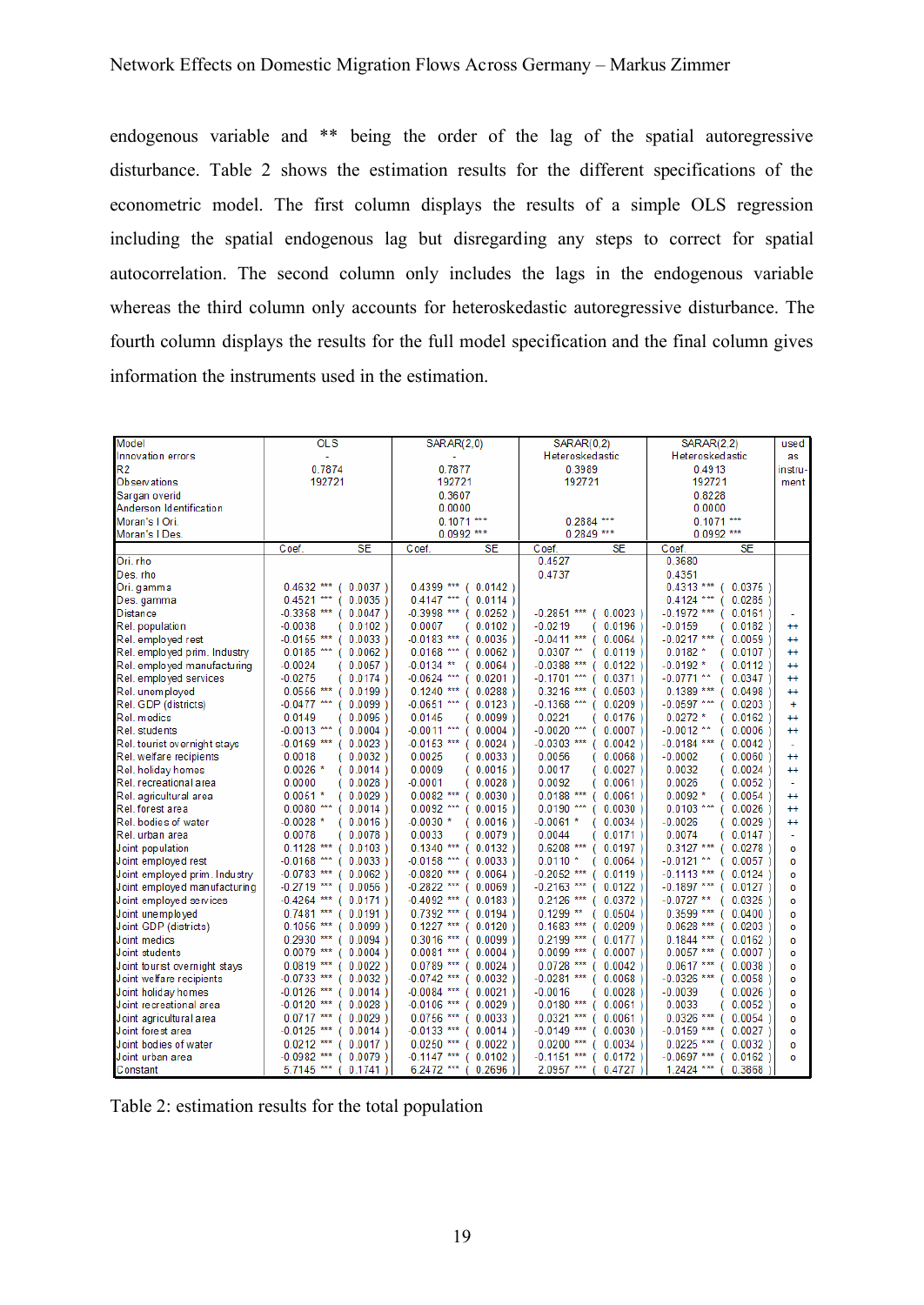#### **Comparing the Specification-Specific Results**

Foremost it should be recognized that the network effects proof to be important, highly significant and within their theoretical limits regardless of the model specification<sup>15</sup>. The elasticities vary between 0.38 and 0.48 for all observed model specifications. In general the origin based network effects tend to be slightly higher than the destination based ones. The origin based effects cover the influence of migrants from the districts surrounding an origin and choosing the same destination while the destination based effects include the . Yet it is unclear how much the formal or informal networks contribute in relation to the herd effects to each of these effects. The most influential characteristics besides the network effects are the distance and the joint values for the population, the GDP and the prevalence of medical conditions. As motivated above we use the number of medics to measure the health conditions. Comparing these characteristics in the last three columns we can observe how strictly the estimates will be biased if spatial autoregression is neglected. The elasticity of the distance increases by  $50\%$  in the SARAR(0,2) model and doubles in the SARAR(2,2) compared to the full SARAR(2,2) specification. Even stronger are the differences in the effect of the population ranging between 0.13 and 0.62 and of the unemployment having a lower bound of 0.13 in the  $SARAR(0,2)$  model and an upper level of 0.74 in the  $SARAR(2,0)$ specification. Health threats encourage migration in narrower, but yet significantly different limits ranging from 0.18 to 0.30. In general the SARAR(0,2) model strongly overestimates the elasticities. For example all the employment related elasticities are more than doubled compared to the full specification. This again is perfectly in line with theory. Since networks increase the employment probability the actual labour market conditions become less important.

Interpreting the remaining results of the SARAR(2,2) model we will examine the effects of relative differences between origins and destination separately from the general impact of the joint size of the characteristics. Note for the interpretation that the relative characteristics are for the origin versus the destination. These differential effects are barely surprising. Migrants choose destinations with relatively higher employment. An exception is the employment in primary industrial production which discourages migration. Unsurprisingly the strongest

 $\overline{a}$ 

 $15$  It is indeed possible to produce estimation results that are contrary to this statement but for reasonable model specifications the results vary within narrow limits.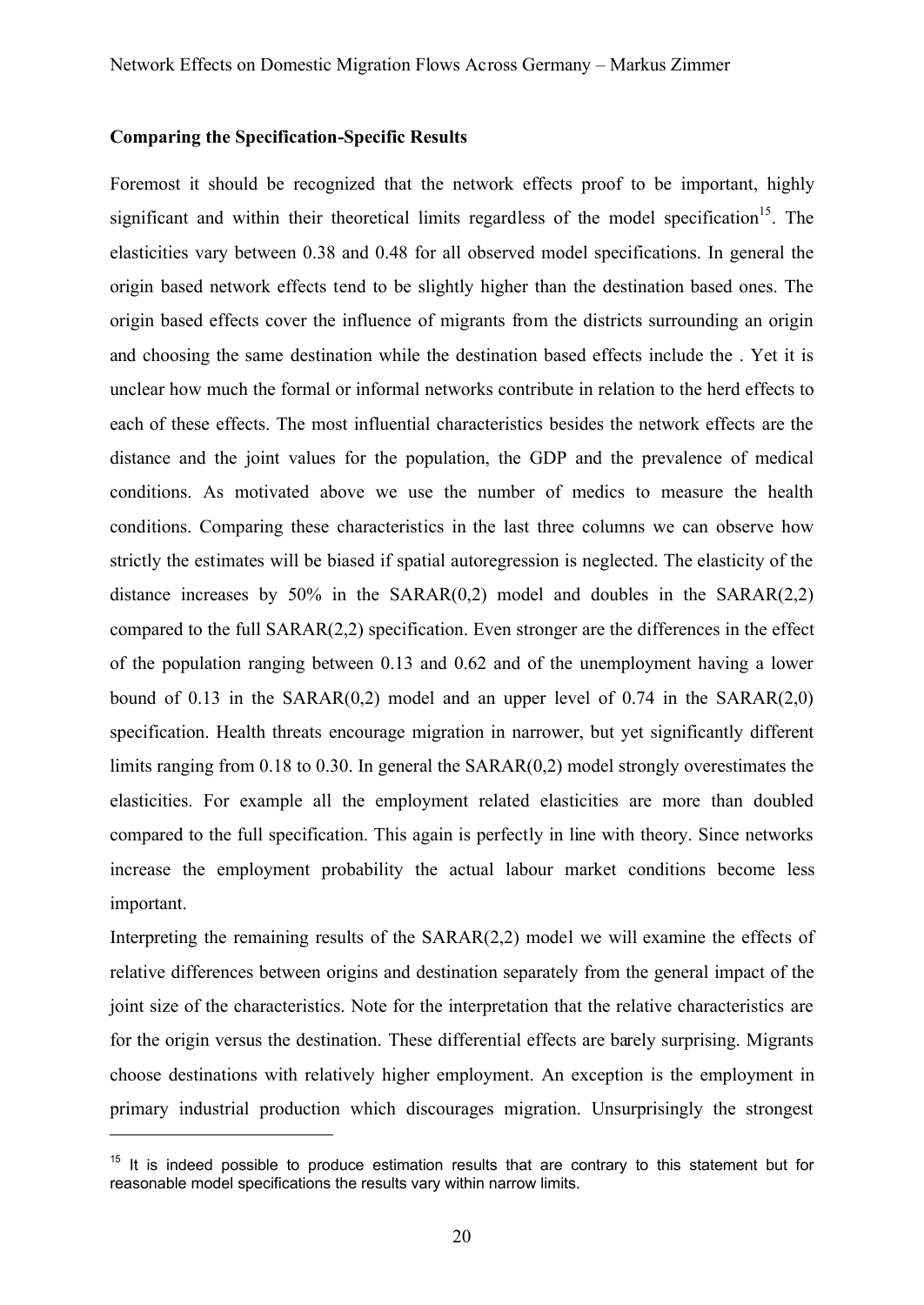attraction exhibits a higher employment in the service sector. Other attracting factors are higher local income (measured by the districts GDP), the existence and size of universities (measured by the number of students) and the quantity of amenities (measured by the number of tourists). The main factors suppressing migration are relatively higher unemployment and health threats at the destination. Also we can observe a tendency to leave rural regions indicated by the agricultural and forest area. Studying the general effects of the characteristics we can distinguish the supportive joint size effects from those suppressing migration. Obviously combined population of the regions will determine the scale of migration that is possible. Thus anything but a strong significant positive elasticity would cast doubt on the whole estimation. Among the factors that generally encourage migration are the income, the amount of unemployment, health threats, the amount of amenities, the number of students and the rurality. It is not difficult to find plausible explanations for any of these effects. Income is likely to provide resources that increase mobility while unemployment might create the necessity to migrate in order improve the personal job conditions. The existence of regional health risks encourages migration as it would generally decrease the standard of living. The opposing effect holds true for the availability and quantity of amenities. Since we measure the amenities by the overnight stays we capture the influence of cultural venues, sights and other factors attracting tourists. Additionally part of the economic attractiveness is included as business travel also contributes to the accommodation figures. More students will foster migration since education increases mobility and because finishing a university degree is likely to induce a job-related relocation. Taking the agricultural area as measure for rurality and the urban area as respective measure for urbanity suggests that rural population is in general more mobile than townspeople. But it should be mentioned that these two types of migration are very different. If for example you would assume the equivalent of moving from one quarter to another would be to migrate from one village to the next than the rural version of this migration is much more likely to cross a district boarder. Joint size effects repressing the migration tendencies include higher employment which reduces the need to relocate for a job improvement and the number of welfare recipients as they are less mobile due to budget constraints and the localized welfare payments. Unclear is the effect of natural amenities since the bodies of water generally encourage migration while the forest area has a repressive effect. But as mentioned above the interpretation of the forest area is not straight forward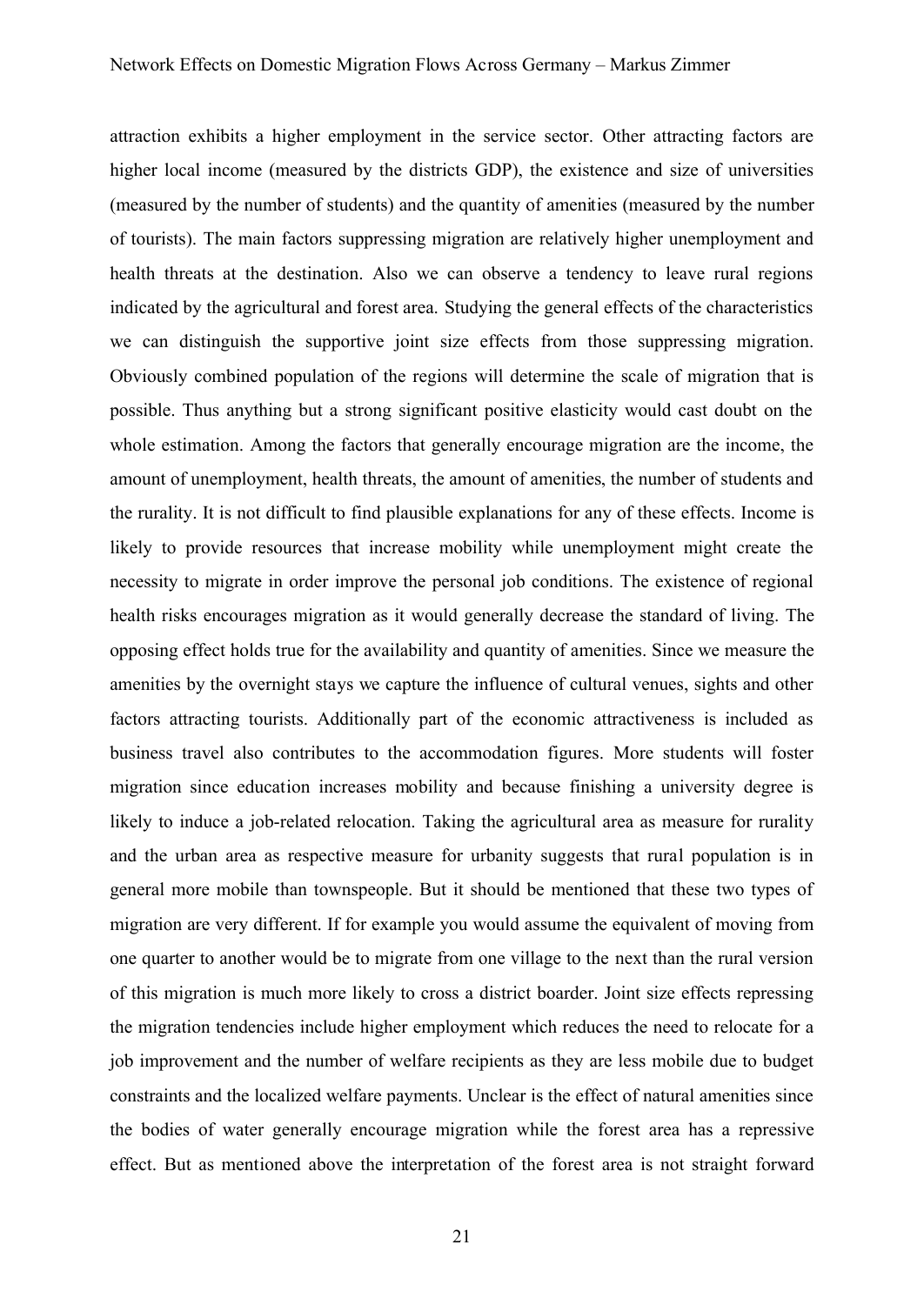since it will also capture other effects as since those areas are also likely to be rural or hilly.

The selection of the ideal instruments has been discussed in an earlier passage. The final column in the table describes the deviation from that selection. All instruments not marked by a circle should be included principally. Nevertheless for all the estimations presented here only the instruments marked by a double positive sign were included. The instruments marked by a negative sign were excluded because they showed high correlations with the error term. The instrument with the single positive sign was excluded because it was identified by testing as being redundant. Alternative estimates including it didn't show any significant differences. An impression on how much spatial autocorrelation is captured by the endogenous autoregressive process can be gained by looking at the Moran's I measure for spatial autocorrelation. The values displayed here are the correlation statistics for the given weights matrix. In the presence of beneficial network effects we would expect the correlation to lie between zero and one. Looking at the SARAR(0,2) model we observe a positive correlation in the error terms between 0.28 and 0.29 for the origin as well as for the destination. If we now employ the endogenous spatial autoregressive process this correlation drops to almost one third of its original amount but still being highly significant so that it reasonable to further correct for spatial autoregressive disturbances.

## **Does Gender and Nationality Matter for the Migration Behaviour?**

The inspection the different population sub-groups in table 3 mostly confirms the results for the entire population. Comparing the gender sub-groups the differences manifest especially in the employment related elasticities and in the effects of health risks. For the male population the effects of sectoral relative employment differences are close to the total population with the relative employment in the production of primary industrial goods being insignificant. For the female population the differences in employment between the origin and the destination are all insignificant but for the residual employment. Even though this effect indicates that women migrate to destinations with relatively higher employment they are still less affected than their male counterparts. This is also especially true for the relative unemployment with the elasticity of men being more than twice than that of women. In general these results display a higher importance of the availability of jobs for the male migrants than for the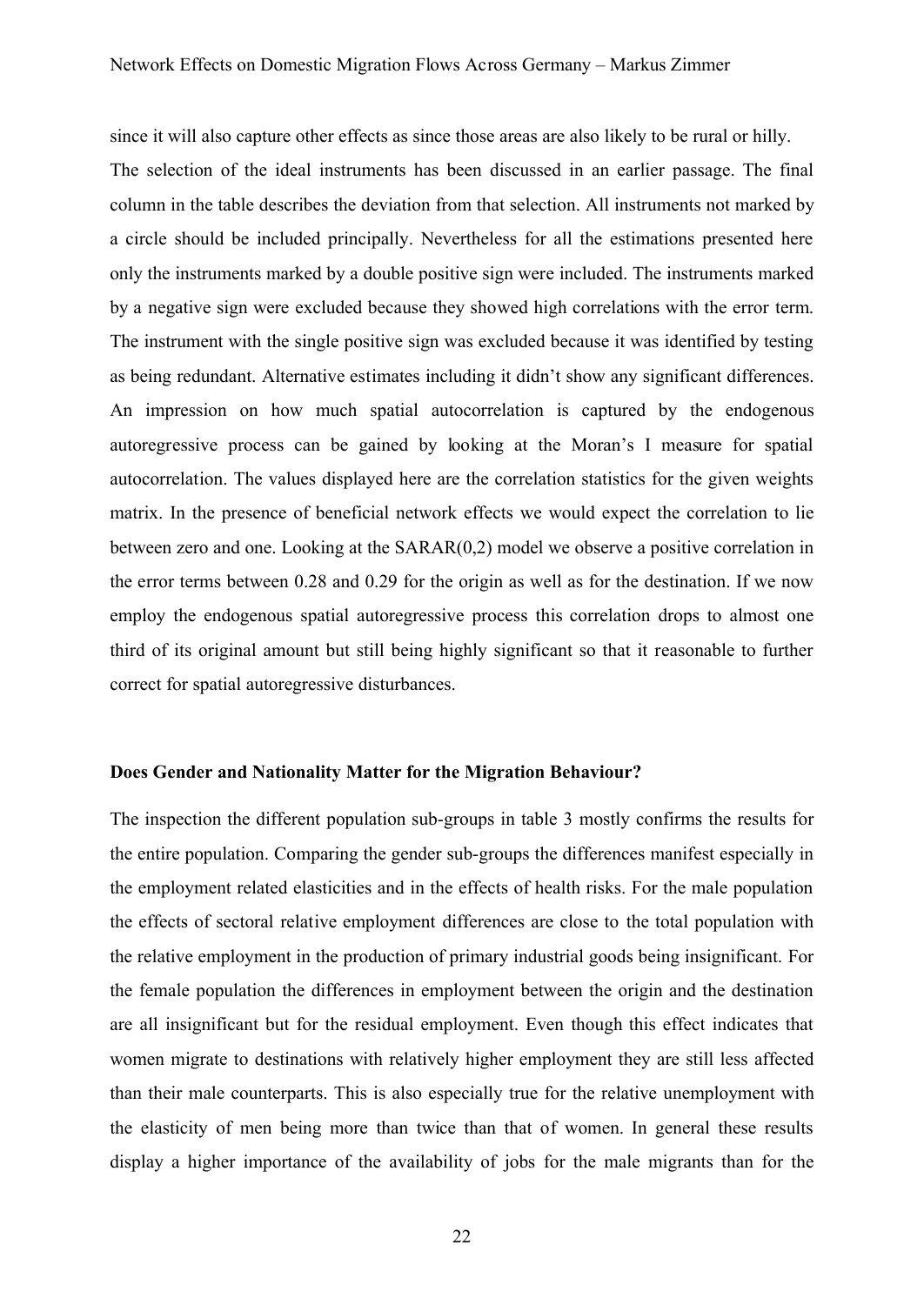female ones. Nevertheless the joint effect of income is only significant for women. Thus mobility of male migrants is probably independent of the financial resources will the mobility of the female population strictly increases with income. Unfortunately we cannot further specify the source of the results that are related to the expected earnings. To do so we would need to distinguish between individual migrants and those relocating as a complete household or into an existing household. We are also unable to control for the employment status of the migrants before and after migrating. Another striking observation is that the migration behaviour of men is in general influenced stronger by health threats than that of women. But while women prefer locations with relatively lower health risks the male migrants show no significant reaction to those differences.

| Model                          | <b>SARAR(2,2)</b>                    | <b>SARAR(2,2)</b>         | <b>SARAR(2,2)</b>                 | <b>SARAR(2,2)</b>                         |
|--------------------------------|--------------------------------------|---------------------------|-----------------------------------|-------------------------------------------|
| Population sub-group           | Female                               | Male                      | Non-German nationality            | German nationality                        |
| <b>Innovation errors</b>       | Heteroskedastic                      | Heteroskedastic           | Heteroskedastic                   | Heteroskedastic                           |
| R <sub>2</sub>                 | 0.4599                               | 0.4654                    | 0.4309                            | 0.4818                                    |
| <b>Observations</b>            | 192721                               | 192721                    | 192721                            | 192721                                    |
| Sargan overid                  | 0.9436                               | 0.8682                    | 0.4560                            | 0.7945                                    |
| <b>Anderson Identification</b> | 0.0000                               | 0.0000                    | 0.0000                            | 0.0000                                    |
| Moran's I Ori.                 | $0.0936$ ***                         | $0.0946$ ***              | $0.0534$ ***                      | $0.0987***$                               |
| Moran's I Des.                 | $0.1021$ ***                         | $0.1050$ ***              | $0.0794$ ***                      | $0.1050$ ***                              |
|                                | Coef.<br><b>SE</b>                   | Coef.<br><b>SE</b>        | Coef.<br><b>SE</b>                | Coef.<br>SE                               |
| Ori. mo                        | 0.3618                               | 0.3562                    | 0.2361                            | 0.3740                                    |
| Des. rho                       | 0.4374                               | 0.4449                    | 0.4559                            | 0.4281                                    |
| Ori. gamma                     | $0.4202$ *** ( 0.0395 )              | $0.4495$ *** (0.0418)     | $0.4817$ *** ( 0.0535 )           | $0.4427$ *** ( 0.0368 )                   |
| Des. gamma                     | $0.4003$ *** ( 0.0294)               | $0.4223$ *** ( 0.0337 )   | $0.4243$ *** ( $0.0347$ )         | $0.4150***$ (<br>$0.0295$ )               |
| <b>Distance</b>                | $-0.1931$ *** ( 0.0160 )             | $-0.1790$ ***<br>(0.0175) | 3.2860 ***<br>(0.3454)            | $-0.1926$ *** (<br>$0.0160$ )             |
| <b>Rel.</b> population         | $-0.0168$<br>(0.0176)                | $-0.0207$<br>(0.0175)     | $-0.1440$ *** (0.0208)            | $-0.0095$<br>(0.0182)                     |
| Rel. employed rest             | $-0.0202$ *** (0.0058)               | $-0.0165$ ***<br>(0.0057) | $-0.0465$ **<br>(0.0167)          | $-0.0193$ ***<br>$0.0058$ )<br>$\epsilon$ |
| Rel. employed prim. Industry   | 0.0138<br>(0.0104)                   | 0.0159<br>(0.0103)        | $-0.0108$<br>(0.0054)             | 0.0174<br>$0.0106$ )<br>0                 |
| Rel. employed manufacturing    | $-0.0209$ *<br>(0.0109)              | $-0.0145$<br>(0.0108)     | 0.0029<br>(0.0100)                | $-0.0185$ *<br>$0.0112$ )<br>0            |
| Rel. employed services         | $-0.0935$ *** (0.0341)               | $-0.0422$<br>(0.0326)     | $-0.0068$<br>(0.0099)             | $-0.0789$ **<br>$0.0348$ )<br>6           |
| Rel. unemployed                | $0.1602$ *** ( $0.0490$ )            | $0.0835*$<br>(0.0465)     | 0.0032<br>(0.0300)                | $0.1292$ ***<br>$0.0497$ )<br>$\epsilon$  |
| Rel. GDP (districts)           | $-0.0614$ *** (0.0197)               | $-0.0441$ **<br>(0.0194)  | $0.0342$ ***<br>(0.0373)          | $-0.0478$ **<br>$0.0198$ )<br>$\epsilon$  |
| <b>Rel.</b> medics             | 0.0242<br>$0.0162$ )<br><sup>-</sup> | $0.0337**$<br>(0.0153)    | $-0.0503$ ***<br>(0.0185)         | 0.0175<br>$0.0162$ )<br>6                 |
| <b>Rel.</b> students           | $-0.0010*$<br>(0.0006)               | $-0.0009$<br>(0.0006)     | 0.0807<br>(0.0150)                | $-0.0013$ **<br>$0.0006$ )<br>C           |
| Rel. tourist overnight stays   | $-0.0170$ *** (0.0040)               | $-0.0170$ ***<br>(0.0040) | $0.0006$ **<br>(0.0006)           | $-0.0173$ ***<br>$0.0041$ )<br>$\epsilon$ |
| Rel. welfare recipients        | 0.0023<br>(0.0059)                   | $-0.0030$<br>(0.0057)     | $-0.0093$ *** (0.0039)            | 0.0036<br>$0.0060$ )<br>C                 |
| Rel. holiday homes             | 0.0029<br>(0.0024)                   | 0.0030<br>(0.0023)        | $-0.0204$ *<br>(0.0054)           | 0.0028<br>$0.0024$ )<br>6                 |
| Rel. recreational area         | 0.0028<br>(0.0051)                   | 0.0001<br>(0.0050)        | 0.0046<br>(0.0023)                | 0.0032<br>(0.0052)                        |
| Rel. agricultural area         | 0.0069<br>(0.0052)                   | 0.0070<br>(0.0052)        | $-0.0032$ **<br>$0.0048$ )<br>€   | 0.0055<br>(0.0053)                        |
| Rel. forest area               | $0.0095$ *** ( 0.0026 )              | $0.0087$ ***<br>(0.0026)  | 0.0107<br>(0.0051)                | $0.0104$ ***<br>$0.0026$ )<br>$\left($    |
| Rel. bodies of water           | $-0.0018$<br>(0.0028)                | $-0.0016$<br>(0.0028)     | 0.0014<br>(0.0024)                | $-0.0033$<br>$0.0029$ )<br>0              |
| Rel. urban area                | 0.0082<br>(0.0142)                   | 0.0125<br>(0.0141)        | 0.0018<br>(0.0027)                | 0.0080<br>$0.0146$ )<br>0                 |
| Joint population               | $0.2818***$ ( $0.0262$ )             | $0.2639$ ***<br>(0.0280)  | $0.0204$ ***<br>(0.0133)          | $0.3089$ *** (<br>$0.0275$ )              |
| Joint employed rest            | 0.0021<br>(0.0057)                   | $-0.0111$ **<br>(0.0055)  | 0.0765<br>(0.0225)                | $-0.0101$ *<br>(0.0057)                   |
| Joint employed prim. Industry  | $-0.1169$ *** (0.0123)               | $-0.1052$ ***<br>(0.0126) | $0.0073$ ***<br>(0.0066)          | $-0.1146$ *** (<br>$0.0125$ )             |
| Joint employed manufacturing   | $-0.1794$ *** (0.0123)               | $-0.1785$ *** (0.0133)    | $-0.0797$ *** (0.0114)            | $-0.1840$ *** (<br>$0.0130$ )             |
| Joint employed services        | $-0.0992$ *** ( 0.0312 )             | $-0.0847$ ***<br>(0.0311) | $-0.1599$ ***<br>$0.0094$ )<br>€  | $-0.0363$<br>$0.0322$ )<br>$\overline{C}$ |
| Joint unemployed               | $0.3641$ *** ( $0.0388$ )            | $0.3758$ *** ( 0.0387 )   | $-0.3709$ *** (0.0304)            | $0.3410***$ (<br>$0.0399$ )               |
| Joint GDP (districts)          | 0.0309<br>$0.0189$ )<br><sup>-</sup> | $0.0619$ ***<br>(0.0202)  | $0.5509$ ***<br>$0.0414$ )<br>- 6 | 0.0298<br>0.0190)<br>€                    |
| <b>Joint medics</b>            | $0.2254$ *** ( 0.0167 )              | $0.1388$ *** ( 0.0153 )   | $0.0970$ *** ( 0.0275 )           | $0.1851***$ (<br>$0.0162$ )               |
| Joint students                 | $0.0046$ *** ( $0.0006$ )            | $0.0045$ *** (0.0006)     | $0.1745$ ***<br>(0.0156)          | $0.0047$ *** (<br>$0.0006$ )              |
| Joint tourist ovemight stays   | $0.0563$ *** ( 0.0037 )              | $0.0511***$ ( $0.0036$ )  | $0.0043$ *** ( 0.0006 )           | $0.0623$ *** (<br>$0.0038$ )              |
| Joint welfare recipients       | $-0.0364$ *** (0.0057)               | $-0.0253$ ***<br>(0.0056) | 0.0333<br>(0.0036)                | $-0.0411$ *** (<br>$0.0058$ )             |
| Joint holiday homes            | $-0.0006$<br>(0.0026)                | $-0.0023$<br>(0.0026)     | $-0.0008$<br>(0.0056)             | $-0.0047$ *<br>$0.0026$ )<br>C            |
| Joint recreational area        | 0.0041<br>(0.0051)                   | 0.0062<br>(0.0051)        | $-0.0018$<br>(0.0027)             | 0.0051<br>$0.0052$ )<br>C                 |
| Joint agricultural area        | $0.0240$ *** ( 0.0051 )              | $0.0208$ *** ( 0.0051 )   | $0.0051$ *** ( 0.0051 )           | $0.0358***$ (<br>$0.0055$ )               |
| Joint forest area              | $-0.0201$ *** (0.0027)               | $-0.0158$ *** (0.0027)    | $-0.0205$ ***<br>(0.0063)         | $-0.0131$ *** (<br>$0.0026$ )             |
| Joint bodies of water          | $0.0184$ *** ( $0.0031$ )            | $0.0167$ *** ( 0.0031 )   | $-0.0270$ ***<br>(0.0030)         | $0.0216$ *** (<br>$0.0032$ )              |
| Joint urban area               | $-0.0536$ *** (0.0154)               | $-0.0401$ ***<br>(0.0154) | 0.0074<br>(0.0027)                | $-0.0661$ *** (<br>$0.0161$ )             |
| Constant                       | $1.9439***$ ( 0.3778 )               | $1.3087***$<br>(0.3762)   | $0.0120$ ***<br>0.0134)<br>(      | $1.3162$ *** (<br>$0.3967$ )              |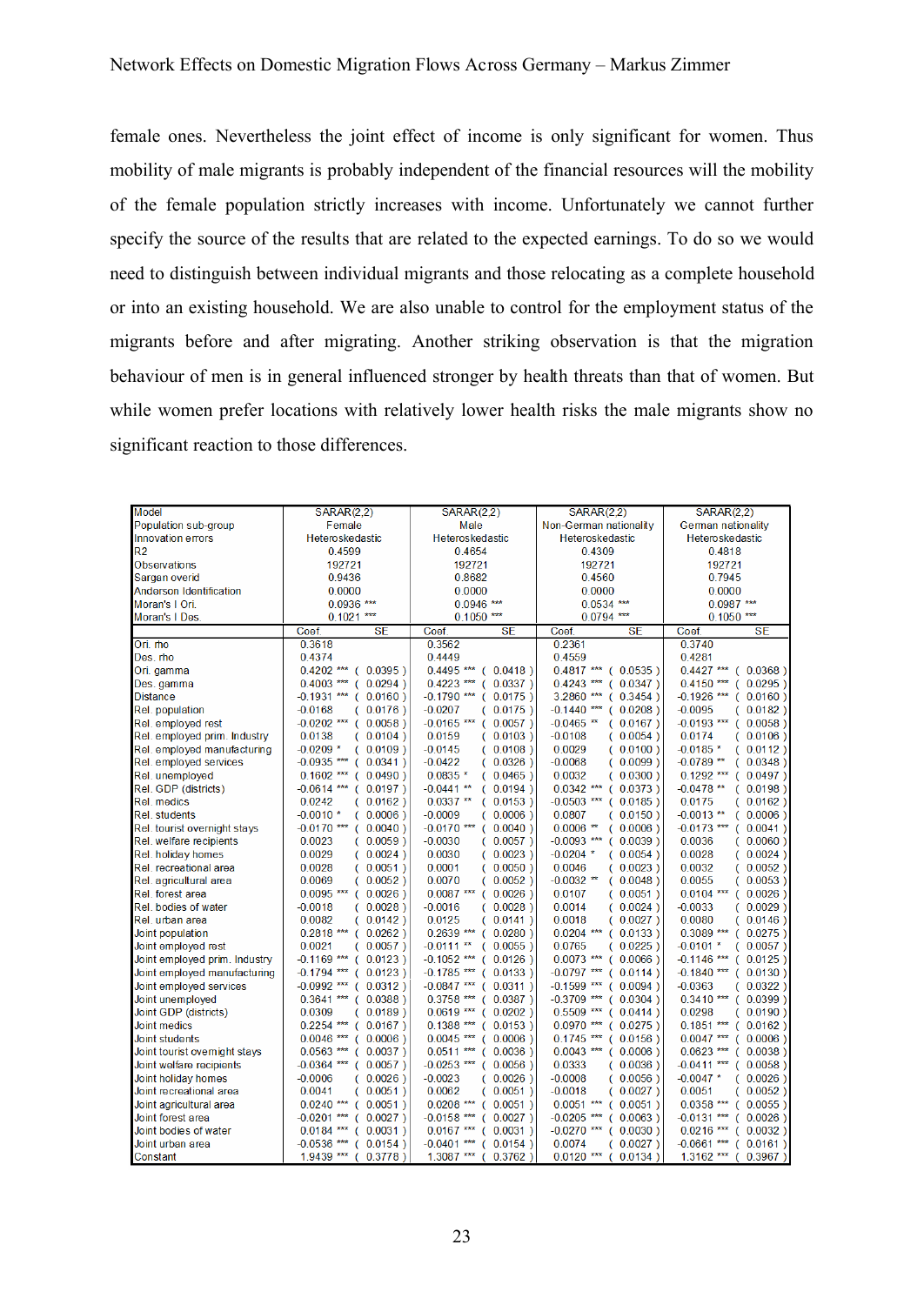Table 3: estimation results for male vs. female

As we observe the flows of migrant on a small regional scale we face the problem of an increasing proportion of zero migration events between an origin-destination pair if we continuously reduce the size of the observed sub-groups. To avoid this problem we employed the commonly accepted practice to add one to the total of migrants before taking the logs. For the total population an unproblematic share of less than 7% of the possible one directional flows between two districts showed no migration. For the gender sub-groups this proportion increased to 12% for the male migrants and 13% for the respective female ones. For the subgroups of differing nationality that we will observe next this fraction is around 7% percent for the German-nationals but reaches almost 53% percent for the migrants of non-German nationality which should be kept in mind in the interpretation of the results. The migration behaviour of the German sub-group does not differ fundamentally from the total population. The main differences are not in the size but in the significance of the elasticities. As a result the effects are insignificant for the differences in the health risk, the agricultural area and the employment in the production of primary industrial goods. The joint employment in the service sector and the joint GDP also no longer show a significant effect but the joint effect of the holiday homes is now significantly negative. This indicates that generally German nationals living in areas with an attractive landscape are less likely to move. The findings for the sub-group of non-German nationals are remarkably different. The insignificance of relative unemployment and employment (except for the redundant sector) might be a sign that for this group networks are more important for finding a job than the job-market differences. Also the negative joint effect of unemployment shows that non-German nationals are unlikely to move as general job-perspectives get worse. This is rational if they dependent on networks and thus rather confront the situation by using their local connections. The importance of networks could also explain the tendency to move to districts with lower relative income. Intense networks give a competitive advantage compared to the German-nationals and allow to access the informal job-market so that the legal wage levels are less important. The importance of the sectoral employment also differs essentially from their counterparts of German nationality. A rise in the joint employment in the service sector has a much stronger repressing tendency for non-German nationals and is beside unemployment and distance the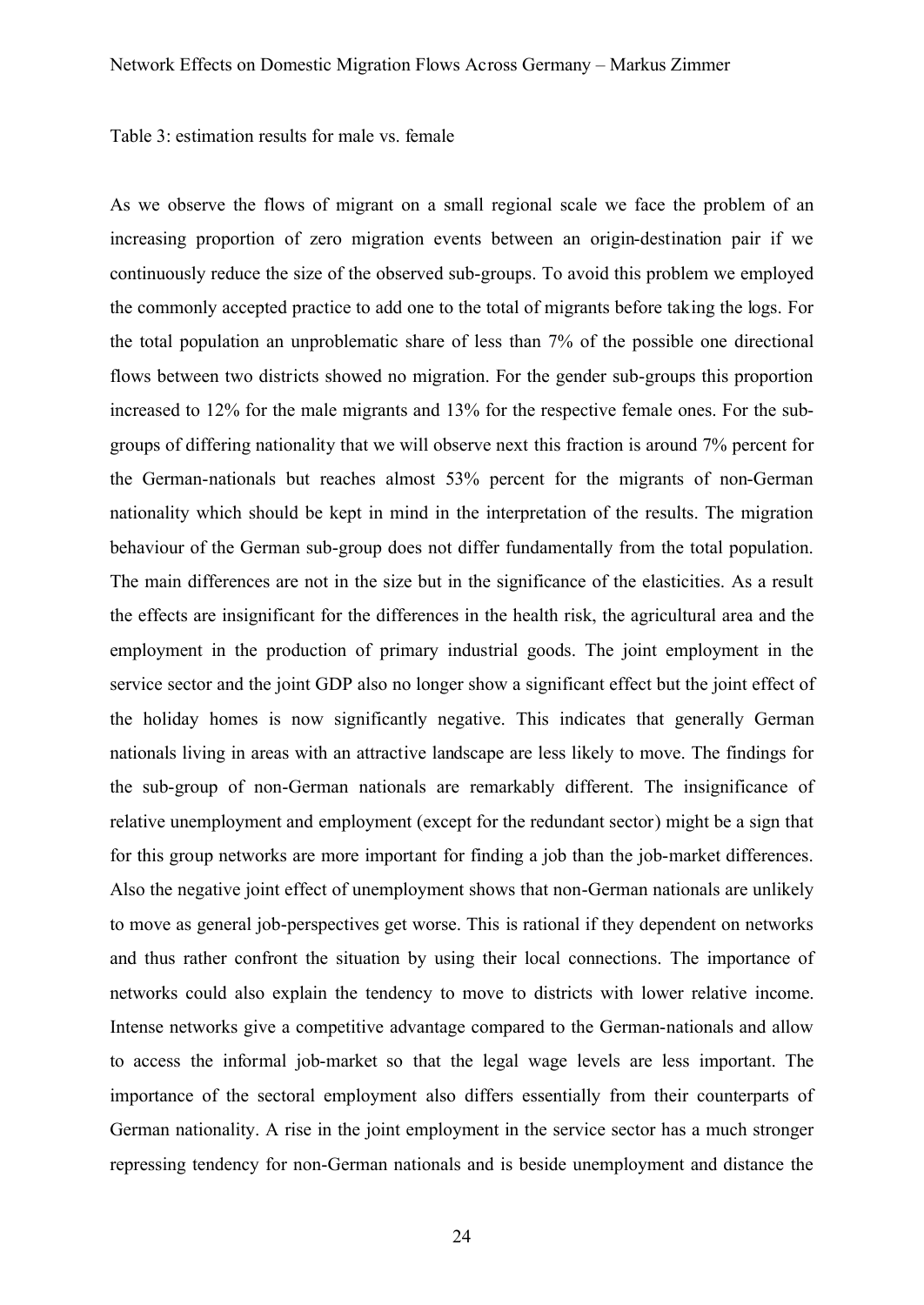strongest inhibitory factor at all. Employment in manufacturing has a much lower elasticity and joint employment in the production of primary industrial goods even encourages migration. Some differences might also be attached to sub-groups of certain nationality or social status. The migration to districts with relatively high agricultural area could originate from mostly Polish farm labourers and the attraction to regions with relatively many welfare recipients might mirror the fact the share of non-German nationals is relatively high within this group. While the attraction to districts with relatively higher health risks is just puzzling the different reaction to the population size and the distance just indicate the fundamental differences in migration behaviour. If non-German nationals move they tend to move far. They react highly elastic to distance with a positive (!) value of 3.29. This makes sense if networks are important. The numbers of non-German nationals are relatively low and networks need a certain size to exert a positive externality. Thus the clusters of persons with common nationality will be few, far away from each other and probably located within larger agglomerations. Therefore if a migrant wants to profit from this networks, she will have to move far and preferably to a region with a relatively higher population size.

## **Sensitivity Analysis**

In the weights matrix contiguity was defined through a threshold distance. If the distance of the centroids of a district pair was below that limit they were considered neighbours. Since the specification of the threshold is not based on theory but out of reasonable considerations and practical reasons. Considering what is reasonable anecdotal evidence and intuition would tell that the effects of networks will strongly diminish with distance. Commuting 100 kilometres or more is not uncommon and still seem to be a sensible maximum distance to make use of network benefits. Out of practical considerations 75 kilometres is the minimum distance that insures that every district does have a neighbour at all thus we choose a distance of 100 kilometres to ensure that a district has several neighbours. Nevertheless the validity of this assumption should be tested.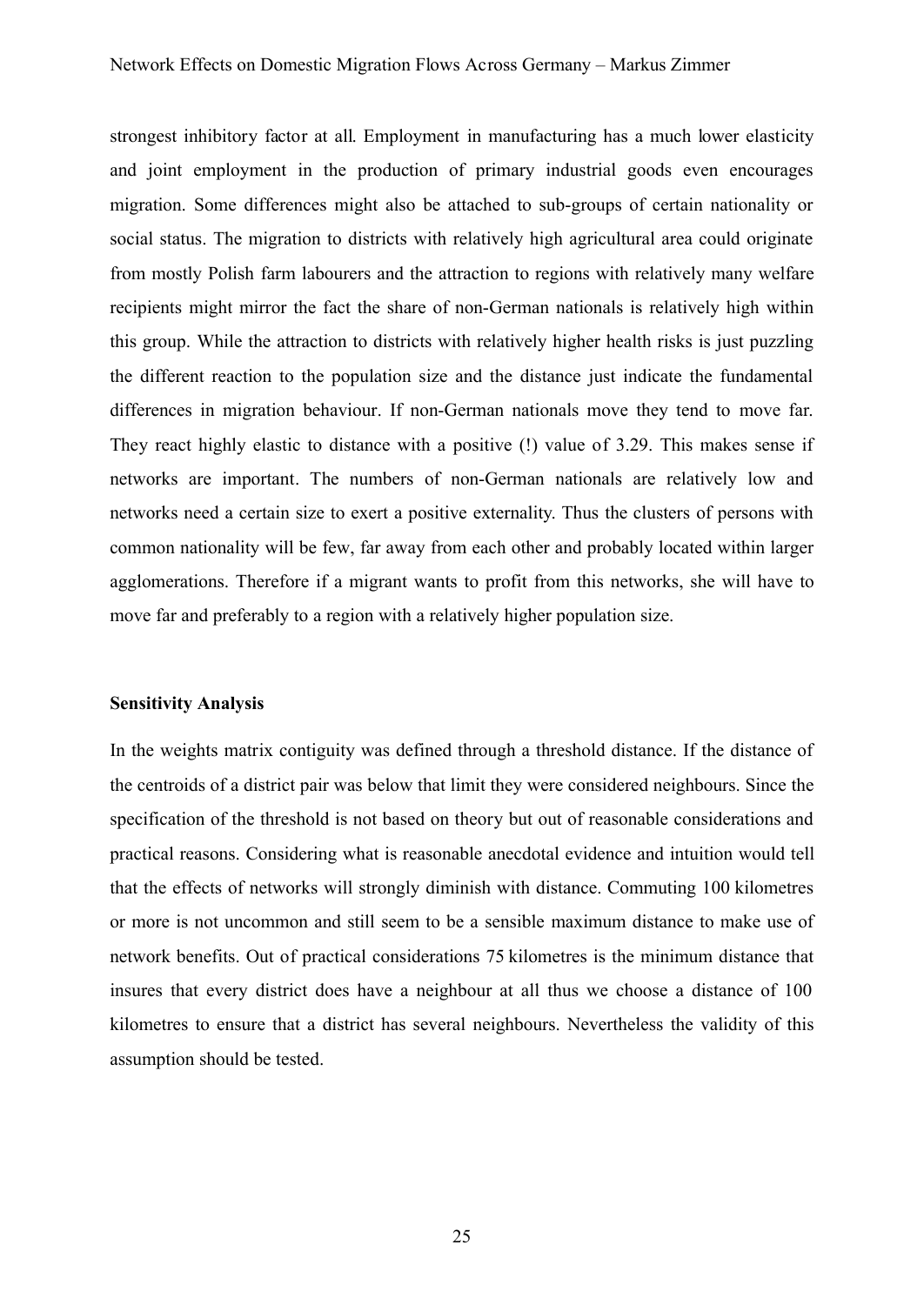| <b>Model</b>                   | <b>SARAR(2.2)</b>                     | <b>SARAR(2,2)</b>        | <b>SARAR(2,2)</b>         | <b>SARAR(2.2)</b>                    |  |
|--------------------------------|---------------------------------------|--------------------------|---------------------------|--------------------------------------|--|
| Max. distance neighbours       | 50 kilometre                          | 75 kilometre             | 150 kilometre             | 200 kilometre                        |  |
| <b>Innovation errors</b>       | Heteroskedastic                       | Heteroskedastic          | Heteroskedastic           | Heteroskedastic                      |  |
| R <sub>2</sub>                 | 0.7025                                | 0.5632                   | 0.4466                    | 0.4386                               |  |
| <b>Observations</b>            | 192721                                | 192721                   | 192721                    | 192721                               |  |
| Sargan overid                  | 0.0000                                | 0.4946                   | 0.4054                    | 0.7588                               |  |
| <b>Anderson Identification</b> | 0.0000                                | 0.0000                   | 0.0000                    | 0.0000                               |  |
| Moran's I Ori.                 | $0.0472$ ***                          | $0.0932$ ***             | $0.0938***$               | $0.0825$ ***                         |  |
| Moran's I Des                  | $0.0621***$                           | $0.1017$ ***             | $0.0989***$               | $0.0865***$                          |  |
|                                | Coef.<br>SE                           | Coef.<br><b>SE</b>       | Coef.<br><b>SE</b>        | <b>SE</b><br>Coef.                   |  |
| Ori. mo                        | 0.1126                                | 0.3035                   | 0.4031                    | 0.4024                               |  |
| Des. rho                       | 0.1627                                | 0.3536                   | 0.4693                    | 0.4650                               |  |
| Ori. gamma                     | $0.4590$ *** ( 0.0171 )               | $0.4363$ *** ( 0.0263 )  | $0.4307$ *** ( 0.0539 )   | $0.4570$ *** ( $0.0512$ )            |  |
| Des. gamma                     | $0.4229$ ***<br>$0.0139$ )            | $0.4082$ *** ( 0.0207 )  | $0.3818$ *** ( $0.0371$ ) | $0.3757$ *** (<br>$0.0363$ )         |  |
| <b>Distance</b>                | $-0.2360$ *** (<br>$0.0247$ )         | $-0.2059$ *** (0.0176)   | $-0.2738$ *** ( 0.0186 )  | $-0.3889$ *** (<br>$0.0196$ )        |  |
| Rel. population                | $-0.0028$<br>(0.0120)                 | $-0.0147$<br>(0.0154)    | 0.0036<br>(0.0222)        | 0.0201<br>(0.0220)                   |  |
| Rel. employed rest             | $-0.0093$ **<br>(0.0042)              | $-0.0184$ *** (0.0052)   | $-0.0227$ ***<br>(0.0066) | $-0.0228$ *** (<br>$0.0071$ )        |  |
| Rel. employed prim. Industry   | 0.0042<br>(0.0071)                    | 0.0150<br>(0.0093)       | 0.0150<br>(0.0127)        | 0.0150<br>(0.0130)                   |  |
| Rel. employed manufacturing    | $-0.0133*$<br>(0.0076)                | $-0.0149$<br>(0.0099)    | $-0.0319$ **<br>(0.0129)  | $-0.0435$ *** ( 0.0134 )             |  |
| Rel. employed services         | $-0.0428$ *<br>(0.0233)               | $-0.0656$ **<br>(0.0303) | $-0.0992$ **<br>(0.0395)  | $-0.1293$ *** ( 0.0410 )             |  |
| Rel. unemployed                | $0.1315$ ***<br>(0.0313)              | $0.1329***$ ( $0.0445$ ) | $0.1962$ ***<br>(0.0562)  | $0.2515$ *** ( 0.0582 )              |  |
| Rel. GDP (districts)           | $-0.0692$ *** (0.0131)                | $-0.0653$ *** (0.0179)   | $-0.0703$ *** (0.0237)    | $-0.0809$ *** (<br>0.0252)           |  |
| <b>Rel.</b> medics             | 0.0128<br>$0.0113$ )<br>€             | $0.0288$ **<br>(0.0142)  | 0.0184<br>(0.0188)        | 0.0275<br>$0.0200$ )<br>€            |  |
| <b>Rel.</b> students           | $-0.0012$ *** ( 0.0004 )              | $-0.0013$ **<br>(0.0005) | $-0.0012$<br>(0.0007)     | $-0.0009$<br>(0.0008)                |  |
| Rel. tourist overnight stays   | $-0.0143$ *** (0.0026)                | $-0.0171$ *** (0.0035)   | $-0.0170$ ***<br>(0.0050) | $-0.0114$ **<br>(0.0050)             |  |
| Rel. welfare recipients        | $-0.0056$<br>$0.0040$ )               | $-0.0020$<br>(0.0052)    | 0.0041<br>(0.0068)        | 0.0018<br>(0.0070)                   |  |
| Rel. holiday homes             | 0.0022<br>$0.0017$ )<br>€             | 0.0021<br>(0.0021)       | 0.0028<br>(0.0028)        | 0.0017<br>$0.0030$ )<br>€            |  |
| Rel. recreational area         | $-0.0004$<br>$0.0034$ )               | 0.0033<br>(0.0045)       | 0.0051<br>(0.0057)        | 0.0046<br>$0.0058$ )                 |  |
| Rel. agricultural area         | $0.0094$ **<br>(0.0037)               | $0.0102$ **<br>(0.0047)  | $0.0152$ **<br>(0.0059)   | $0.0221$ *** (<br>$0.0062$ )         |  |
| Rel. forest area               | $0.0060$ *** ( 0.0018 )               | $0.0092$ *** ( 0.0023 )  | $0.0092$ *** ( 0.0030 )   | $0.0081**$<br>$\left($<br>$0.0031$ ) |  |
| Rel. bodies of water           | $-0.0016$<br>$0.0020$ )               | $-0.0037$<br>(0.0025)    | 0.0002<br>(0.0033)        | 0.0005<br>$0.0034$ )<br>€            |  |
| Rel. urban area                | 0.0007<br>$0.0096$ )                  | 0.0066<br>(0.0129)       | $-0.0131$<br>(0.0158)     | $-0.0347$ **<br>$0.0162$ )<br>6      |  |
| Joint population               | 0.0265<br>(0.0197)                    | $0.2140$ *** ( 0.0249 )  | $0.3953$ *** ( 0.0319 )   | $0.3556$ *** (<br>$0.0312$ )         |  |
| Joint employed rest            | $-0.0553$ ***<br>(0.0038)             | 0.0014<br>(0.0049)       | $-0.0036$<br>(0.0064)     | 0.0008<br>$0.0067$ )<br>€            |  |
| Joint employed prim. Industry  | $-0.0002$<br>(0.0076)                 | $-0.1177$ *** ( 0.0099 ) | $-0.1365$ *** (0.0147)    | $-0.0973$ *** ( 0.0153 )             |  |
| Joint employed manufacturing   | $-0.2333$ *** (0.0087)                | $-0.2403$ *** (0.0097)   | $-0.2263$ *** ( 0.0156 )  | $-0.2678$ *** (0.0165)               |  |
| Joint employed services        | $-0.2616$ *** ( 0.0217 )              | $-0.2811$ *** (0.0290)   | $-0.0883$ ** (0.0373)     | $-0.1345$ *** ( 0.0380 )             |  |
| Joint unemployed               | $0.4046$ *** ( 0.0230 )               | $0.6494$ *** ( 0.0337 )  | $0.3571$ *** ( 0.0456 )   | $0.4617$ *** ( $0.0453$ )            |  |
| Joint GDP (districts)          | $0.2149$ *** ( 0.0152 )               | $0.0459$ ** ( 0.0179 )   | $0.1326$ *** ( 0.0221 )   | $0.1530***$ ( $0.0241$ )             |  |
| Joint medics                   | $0.2646$ *** ( 0.0113 )               | $0.2494$ *** (0.0135)    | $0.1691$ *** ( $0.0196$ ) | $0.1818***$ ( $0.0206$ )             |  |
| Joint students                 | $0.0108$ *** ( $0.0004$ )             | $0.0066$ *** (0.0006)    | $0.0059$ *** ( 0.0008 )   | $0.0056$ *** ( 0.0008 )              |  |
| Joint tourist ovemight stays   | $0.0649$ *** ( 0.0026 )               | $0.0653$ *** ( 0.0033 )  | $0.0488$ *** ( 0.0045 )   | $0.0342$ *** (<br>$0.0048$ )         |  |
| Joint welfare recipients       | $-0.0622$ *** ( 0.0038 )              | $-0.0488$ *** (0.0050)   | $-0.0346$ *** (0.0066)    | $-0.0433$ *** ( 0.0069 )             |  |
| Joint holiday homes            | $0.0152$ *** ( $0.0019$ )             | $-0.0030$<br>(0.0023)    | $0.0084$ ***<br>(0.0028)  | $0.0237***$ (<br>$0.0030$ )          |  |
| Joint recreational area        | 0.0023<br>(0.0035)                    | $0.0177$ *** (0.0045)    | 0.0040<br>(0.0058)        | 0.0033<br>(0.0060)                   |  |
| Joint agricultural area        | $0.0555$ *** ( $0.0044$ )             | $0.0376$ *** ( 0.0050 )  | $0.0401$ *** ( 0.0059 )   | $0.0636$ *** (<br>$0.0063$ )         |  |
| Joint forest area              | $-0.0246$ *** (0.0017)                | $-0.0161$ *** ( 0.0023 ) | $-0.0189$ *** (0.0032)    | $-0.0268$ *** (0.0034)               |  |
| Joint bodies of water          | $0.0063$ **<br>$0.0029$ )             | $0.0174$ *** ( 0.0031 )  | $0.0264$ *** ( 0.0043 )   | $0.0492$ *** (<br>$0.0040$ )         |  |
| Joint urban area               | $0.0298**$<br>0.0142)<br><sup>-</sup> | $-0.0690$ *** (0.0157)   | $-0.1229$ *** (0.0172)    | $-0.1997$ *** ( 0.0172 )             |  |
| Constant                       | 0.3230<br>$0.2239$ )<br>€             | $3.6902$ *** (0.3088)    | $2.6253$ *** (0.4459)     | $5.5379$ *** (<br>$0.4185$ )         |  |

Table 4: estimation results for different weights matrices

In table 4 we explore the effect of varying the assumptions about the spatial structure of the autoregressive processes by varying the threshold distance. We can observe that the estimates for the autoregressive disturbance deplete as we reduce the threshold but the elasticities for the endogenous autoregressive process vary only little. They lie between 0.43 and 0.46 for the origin and slowly declining from 0.42 to 0.38 for the destination. However, the elasticities for the other effects can vary essentially, as for relative or joint employment in the service sector or the joint GDP. Other effects again are influenced less by the choice of the spatial structure as elasticity of relative GDP or the joint employment in manufacturing. The partial sensitivity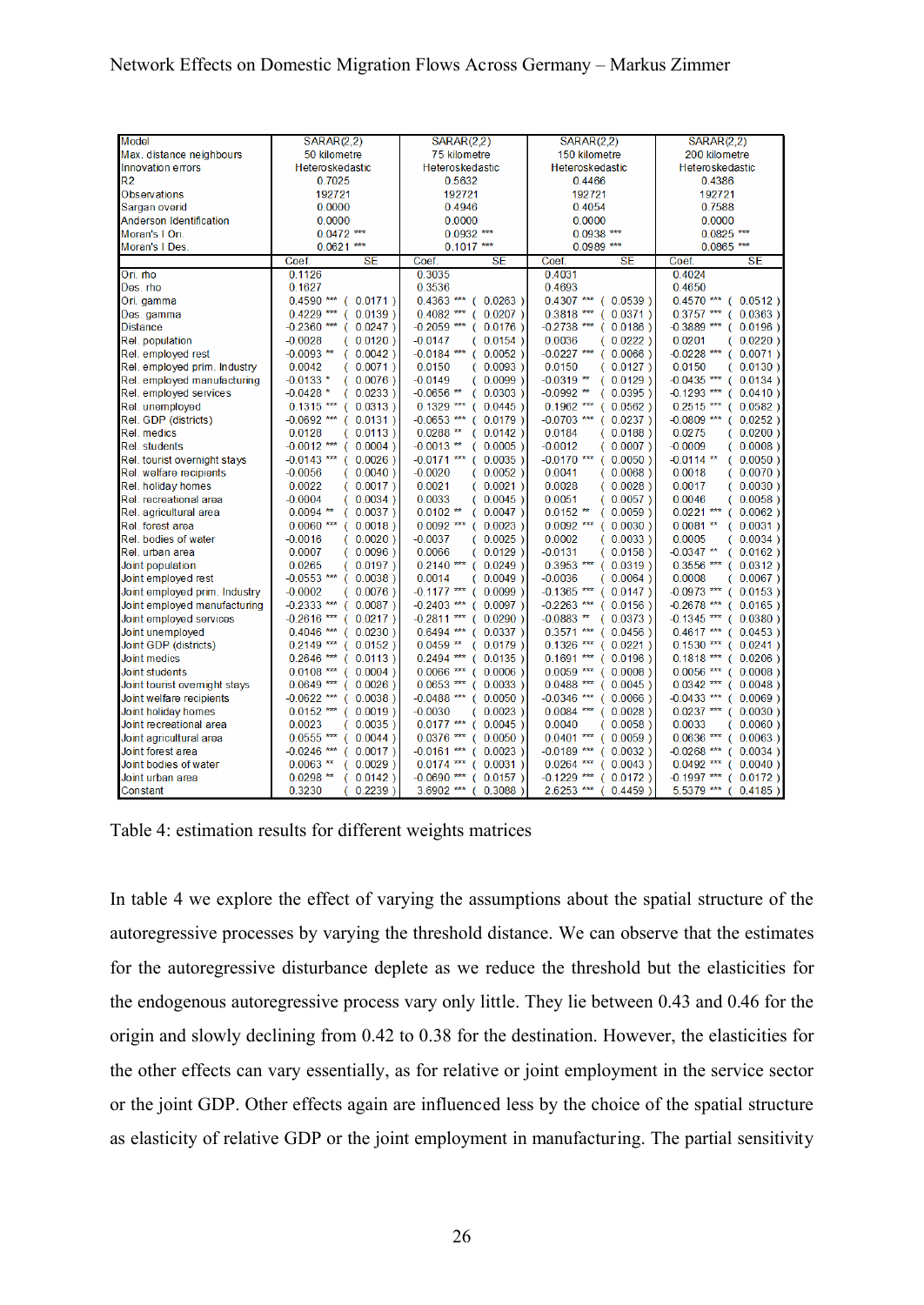of the results to the choice of the weights matrix shows that more research towards a better theoretical foundation or econometric determination of the weights matrix is needed. Because of the persistent significance of spatial network effects we have to conclude that neglecting the spatial structure at all would be the worse choice.

## **Conclusions**

We found strong empirical evidence for network effects being a major determinant of domestic migration.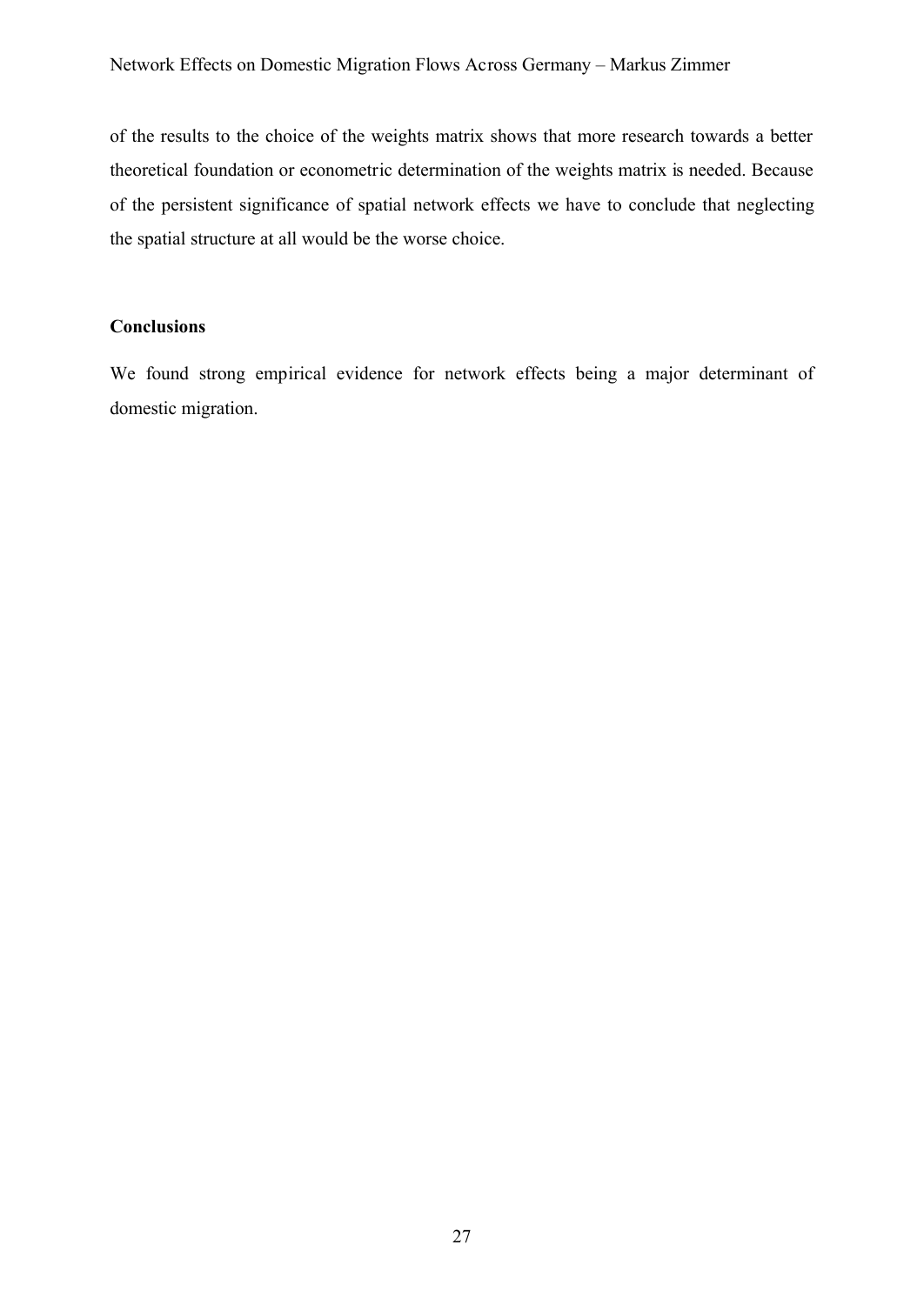#### **Appendix**

#### **(Ap. I) Explanation of the limiting properties of the autoregressive parameters:**

Let  $S_n = I_n - I_0 W_{O,n} - I_0 W_{D,n}$  be a term which we want to invert. Then with  $\|\cdot\|$  being an arbitrary matrix norm it holds true that  $\sum_{j=0,D}$   $|J_jW_{j,n}|| \leq \sum_{j=0,D} |J_j| \cdot ||W_{j,n}|| \leq (\sum_{j=0,D} |J_j|) \cdot \max_{j=0,D} ||W_{j,n}||$  such that for a row normalized weights matrix the last term of the expression will be equal to one e.g. Now as we now that the inverse of  $S_n$  is equal to the expansion  $S_n^{-1} = \sum_{k=0}^{\infty} (\sum_{j=0,D} |jW_{j,n}|)^k$  $e_n^{-1} = \sum_{k=0}^{\infty} \left( \sum_{j=O,D} | \sum_{j} W_{j,k} \right)$ *k*  $S_n^{-1} = \sum_{k=0}^{\infty} (\sum_{j=0,D} |jW_{j,n}|)^k$  and observing the above statement it is clear that this term will certainly converge if  $\sum_{j=0,0} |I_j| < 1$  and thus the added values of the higher order terms in the expansion of  $S_n^{-1}$  converge to zero. Hence  $S_n$  will be invertible. For a deeper discussion see also Lee and Liu (2006).

#### **(Ap. II) The simplification of the trace calculation:**

The calculation of the traces in the moment conditions involves the multiplication of the matrices of size  $n^2$ . As n is roughly 200,000 one such matrix would need about 30GByte of RAM just to load it. To be able to calculate with three matrices of this size it seems recommendable to either find a computer with more than 100GByte of or a method to reduce the memory demand. As we look on one of the moment conditions in (3)

$$
n^{-1}E\big[\overline{\mathbf{e}}_{D,n}\cdot\overline{\mathbf{e}}_{D,n}-Tr\big[M_{D,n}diag\big[E\big[\mathbf{e}_{i,n}\mathbf{e}_{i,n}\big]\big]M_{D,n}\big]\big]
$$

we can focus our interest on the trace  $Tr[M_{D,n}diag[E[\varepsilon_{i,n}\varepsilon_{i,n}]]M_{D,n}$ <sup>'</sup> and use the condition that the innovations from the first step of the three step procedure are an unbiased estimate for the error term such that  $E[\varepsilon_{i,n}\varepsilon_{i,n}] = \hat{\varepsilon}_{i,n}\hat{\varepsilon}_{i,n}$ .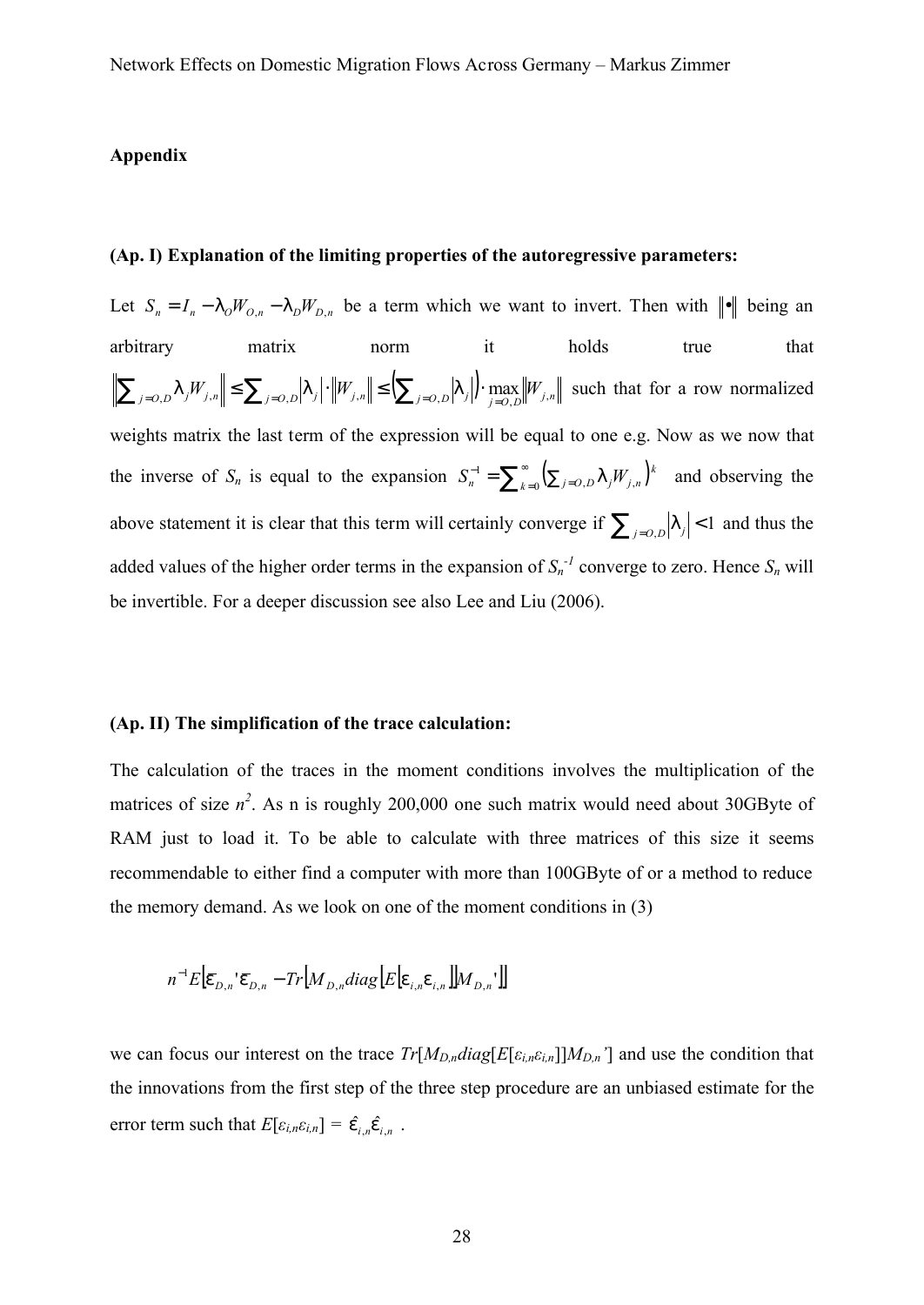Additionally remember the construction of the weights matrix as being  $M_{D,n} = W^{destination} \otimes I(m)$  , then:

$$
Tr[M_{D,n}diag[E]e_{i,n}e_{i,n}][M_{D,n'}]
$$
\n
$$
=Tr[(I(m) \otimes M^{des})diag[\hat{e}_{i,n}\hat{e}_{i,n}][I(m) \otimes M^{des})^{\dagger}]
$$
\n
$$
=Tr[diag[\hat{e}_{i,n}\hat{e}_{i,n}][(I(m)I(m)^{\dagger}) \otimes (M^{des}M^{des})^{\dagger})]
$$
\n
$$
=Tr[diag[\hat{e}_{i,n}\hat{e}_{i,n}][I(m) \otimes (M^{des})M^{des})^{\dagger}]
$$
\n
$$
=\sum_{k=0}^{m-1} Tr[diag[\hat{e}_{k}\hat{e}_{k}][M^{des}]M^{des}]
$$

with  $\hat{e}_k$  being the elements  $i = \{m^*k+1, \ldots, m^*(k+1)\}$  of the vector  $\hat{e}_{i,n}$ . So the whole calculation just involves the multiplication of the sub-matrices which are only of size *m* x *m* with  $m = n^{\frac{1}{2}}$ .

## **(Ap. III) A note of the simple calculation of the Moran's I statistics:**

As the most common test for spatial autocorrelation we listed the Moran's I statistic. The statistic itself ranges between –1 and 1 and can be interpreted as the spatial correlation of the error terms given the assumed spatial structure (the weights matrix). For our row-normalized weights matrices it is equal to:

$$
I = \frac{\hat{\mathbf{e}}_{i,n} M_{D,n} \hat{\mathbf{e}}_{i,n}}{\hat{\mathbf{e}}_{i,n} \cdot \hat{\mathbf{e}}_{i,n}}
$$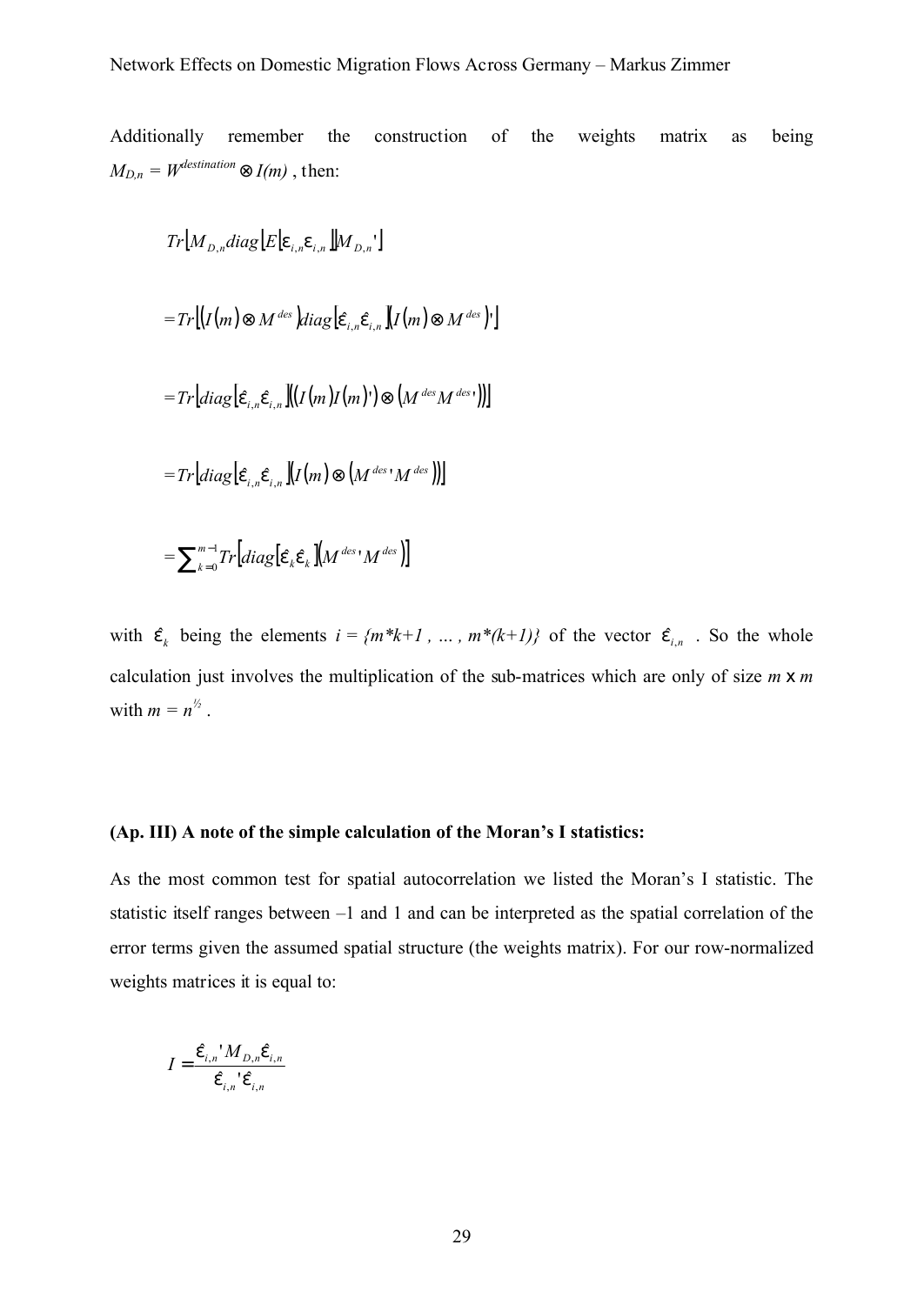Referring to (Ap. II) we notice that the whole problem breaks down to feasible size because:

$$
M_{D,n}\hat{\mathbf{e}}_{i,n} = I(m) \otimes M^{des}\hat{\mathbf{e}}_{i,n} = \begin{pmatrix} M^{des}\hat{\mathbf{e}}_{k=1} \\ M^{des}\hat{\mathbf{e}}_{k=2} \\ M \\ M^{des}\hat{\mathbf{e}}_{k=m} \end{pmatrix}
$$

As the Moran's I statistic doesn't tell us anything as long as we don't know if it is significant, we also observe that:

$$
z_{I} = \frac{\hat{\mathbf{e}}_{i,n} \mathbf{M}_{D,n} \hat{\mathbf{e}}_{i,n}}{n^{-1} \hat{\mathbf{e}}_{i,n} \mathbf{G}_{i,n} \left( Tr \left[ \left( M_{D,n} \mathbf{H}_{D,n} \right) M_{D,n} \right] \right)^{1/2}}
$$

The critical trace term simplifies to:

$$
Tr[(M_{D,n}^{\dagger}+M_{D,n})M_{D,n}]
$$
  
\n
$$
=Tr[((I(m)\otimes M^{dis})^{\dagger}+I(m)\otimes M^{dis})[I(m)\otimes M^{dis})]
$$
  
\n
$$
=Tr[(I(m)^{\dagger}I(m))\otimes (M^{dis}^{\dagger}M^{dis})]+Tr[(I(m)I(m))\otimes (M^{dis}M^{dis})]
$$
  
\n
$$
=Tr[I(m)^{\dagger}I(m)]+Tr[I(m)I(m)]+Tr[M^{dis}^{\dagger}M^{dis}]+Tr[M^{dis}M^{dis}]
$$
  
\n
$$
=2m+Tr[M^{dis}^{\dagger}M^{dis}]+Tr[M^{dis}M^{dis}]
$$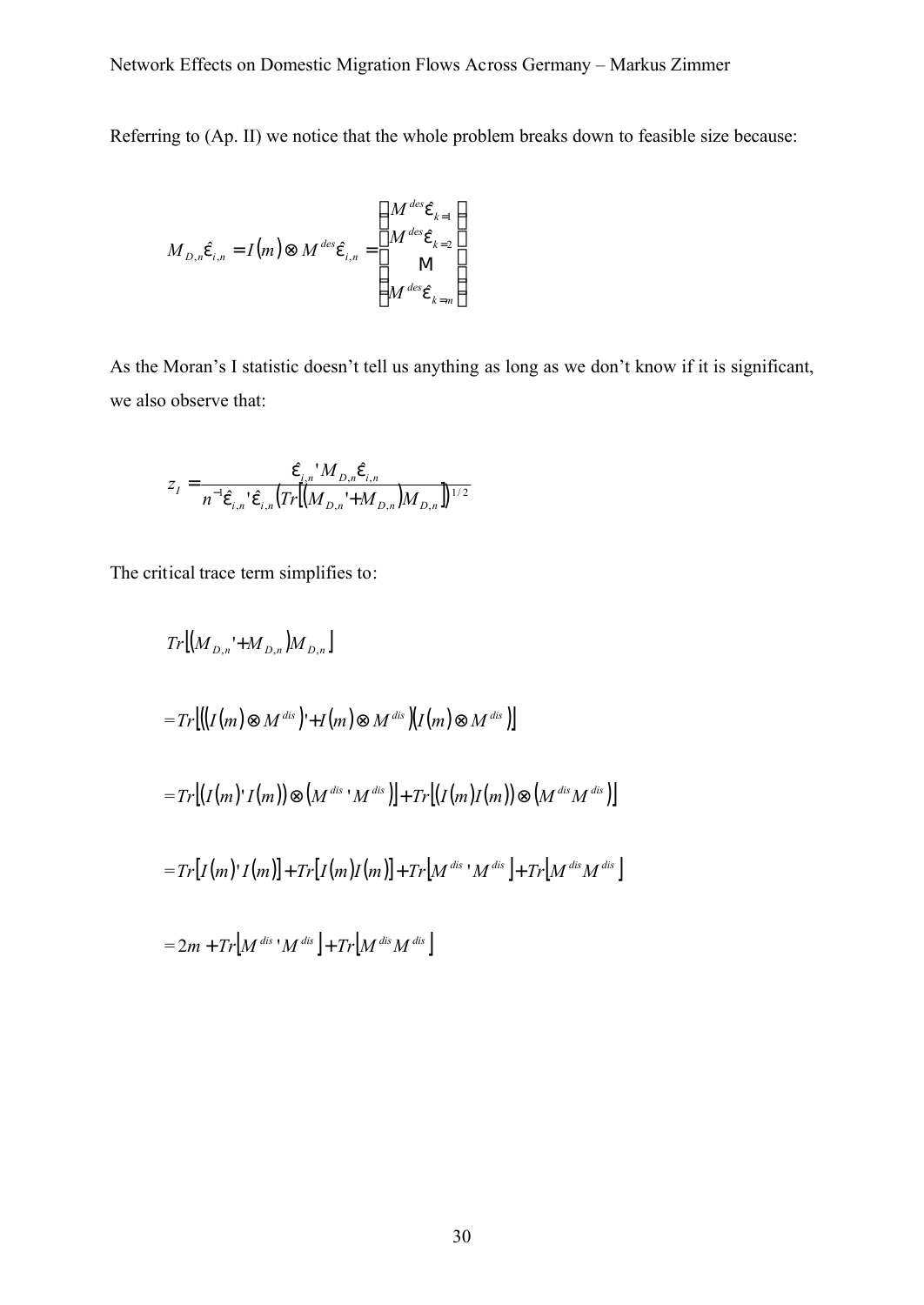#### **Literature**

Amemiya, T. (1974). *The Nonlinear Two-Stages Least-Squares Estimator*. Journal of Econometrics, Volume 2, Number 2, pp. 105-110.

Anselin, L. and R. Florax (1995). *New Directions in Spatial Econometrics*. Springer, London.

Badinger, H. and P. Egger (2008). *Intra- and Inter-Industry Productivity Spillovers in OECD Manufacturing: A Spatial Econometric Perspective*, CESifo-Working-Paper Series, Number 2181.

Bartel, A.P. (1989). *Where do New U.S. Immigrants Live?.* Journal of Labor Economics. Volume 7, Number 4, pp. 371-91.

Bauer, T., G.S. Epstein and I.N. Gang (2007). *Herd Effects or Migration Networks? The Location Choice of Mexican Immigrants in the U.S*.. Research in Labor Economics, Volume 26, pp.199-229.

Bauer, T. and K.F. Zimmermann (1997). *Network Migration of Ethnic Germans.* International Migration Review, Volume 31, Number 1, pp.143–149.

Burda, M.C. (1995). *Migration and the Option Value of Waiting*. The Economic and Social Review, Volume 27, Number 1, pp.1-19.

Chiswick, B.R., Y.L. Lee and P.W. Miller (2001). *The Determinants of the Geographic Concentration Among Immigrants: Application to Australia.* Australasian Journal of Regional Studies. Volume 7, Number 2.

Chiswick, B.R. and P.W. Miller (1996). *Ethnic Networks and Language Proficiency among Immigrants.* Journal of Population Economics, Volume 9, Number 1, pp.19–35.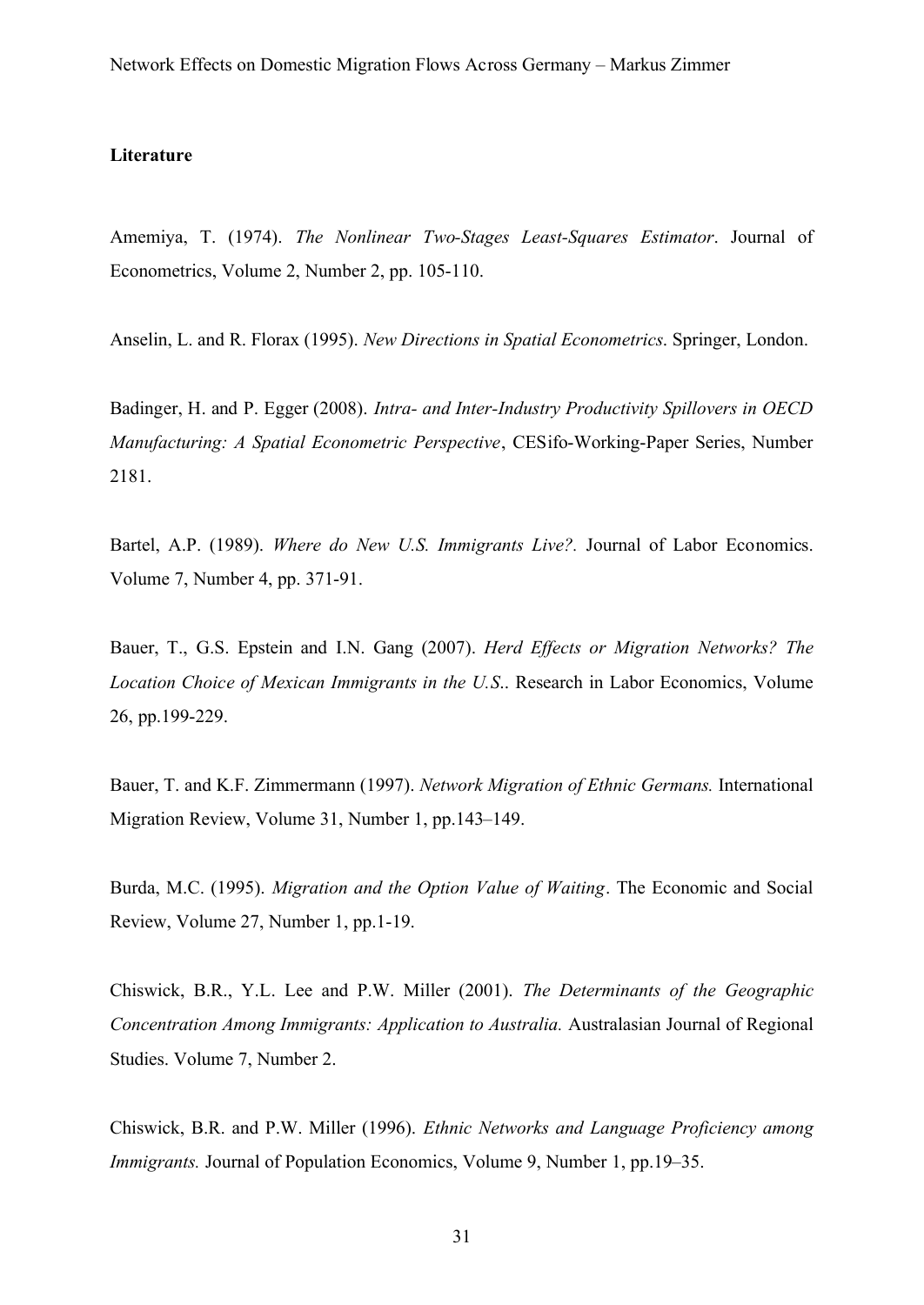Church, J. and I. King (1993). *Bilingualism and Network Externalities.* Canadian Journal of Economics, Volume 26, Number 2, pp.337–45.

Cliff, A. and J. Ord (1973). *Spatial Autocorrelation*, Pion, London.

Cliff, A. and J. Ord (1981). *Spatial Processes, Models and Applications*. Pion, London.

Corcoran, M., L. Datcher and G. Duncan (1980). *Most Workers Find Jobs through Word of Mouth*. Monthly Labor Review, Number 103, Number 8, pp. 33–35.

Cushing, B. (2005). *Specification of Functional Form in Models of Population Migration*. Research Paper, Regional Research Institute, West Virginia University

Epstein, G.S. and I.N. Gang (2006). *The Influence of Others on Migration Plans.* Review of Development Economics, Volume 10, Number 4, pp. 652–665.

Epstein, G.S. and A.L. Hillman (1998). *Herd Effects and Migration.* CEPR Discussion Paper No. 1811.

Frey, W.H. (1995). *The New Geography of US Population Shifts: Trends toward Balkanization.* In: Farley, R. (Ed.) The State of the Union: Social Trends, pp. 271-336. Russell Sage, New York.

Gale, L.R. and W.C. Heath (2000). *Elderly Internal Migration in the United States.* Public Finance Review, Volume 28, Number 2, pp. 153-170.

Graves, P.E. and T.A. Knapp (1988). *Mobility Behavior of the Elderly*. Journal of Urban Economics, Volume 24, Number 1, pp.1-8.

Greenwoood, M.J. (1969). *An Analysis of the Determinants of Geographic Labor Mobility in*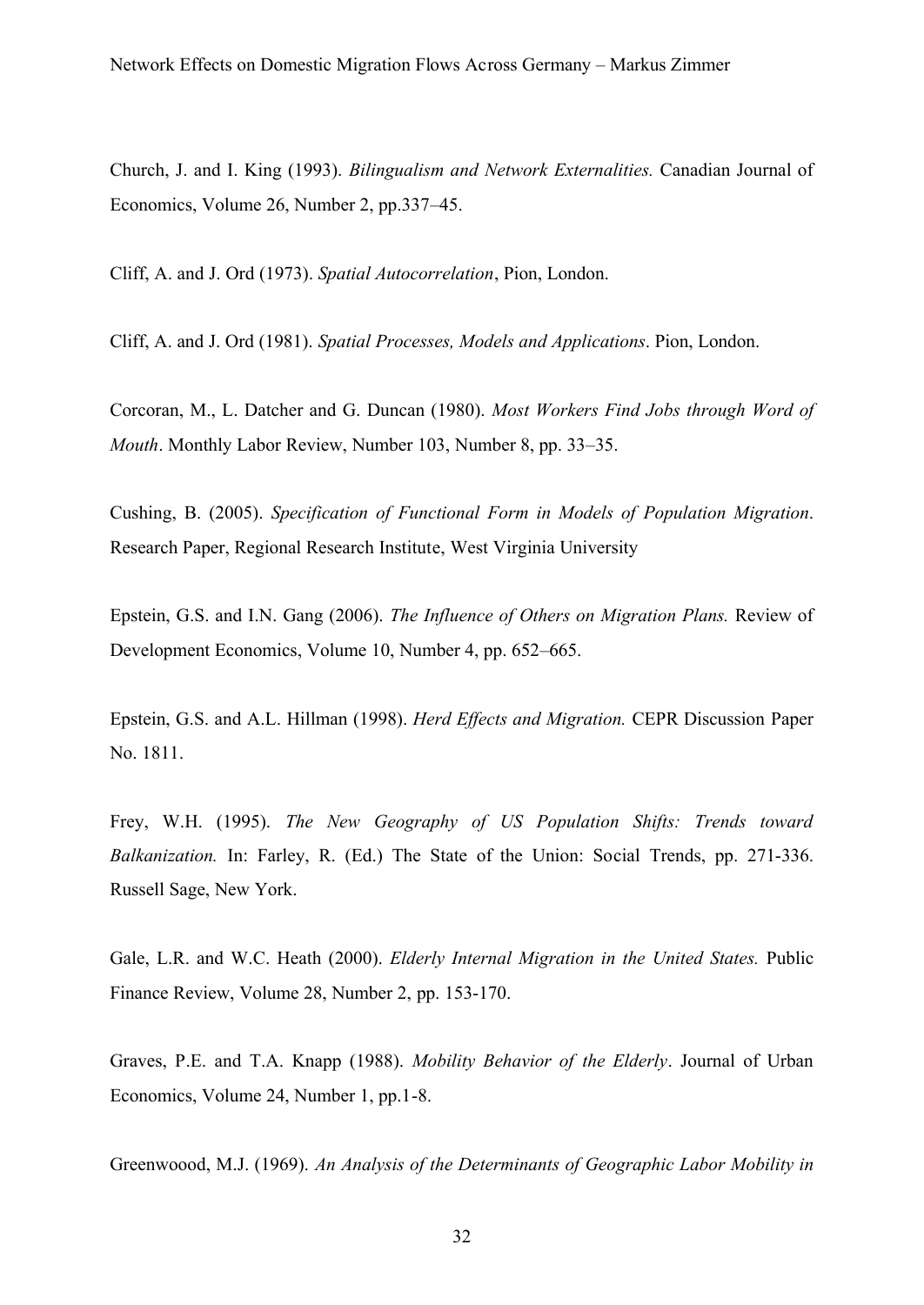*the United States.* Review of Economics and Statistics, Volume 51, Number 2, pp.189–194.

Kelejian, H. and I. R. Prucha (1999). *A Generalized Moments Estimator for the Autoregressive Parameter in a Spatial Model.* International Economic Review, Volume 40 Number 2, pp. 509-533.

Lee, L.F. (2003). *Best Spatial Two-Stage Least Square Estimators for a Spatial Autoregressive Model with Autoregressive Disturbances.* Econometric Reviews, Volume 22, Number 4, pp.307-335.

Lee, L. and X. Liu (2006). *Efficient GMM Estimation of High Order Spatial Autoregressive Models.* Ohio State University, Working Paper.

LeSage, J.P. and R.K. Pace (2007). *Spatial Econometric Modeling of Origin-Destination Flows*, SSRN Working Paper.

Massey, D.S. (1987). *Do Undocumented Migrants Earn Lower Wages than Legal Immigrants? New Evidence from Mexico.* International Migration Review, Volume 21, Number 2, pp. 236–274.

McDonald, J.T. (2002). *The Location Choice of New Immigrants to Canada: The Role of Ethnic Networks*. In: Beach, C., Green, A. and Reitz, J. (Eds.) Canadian Immigration Policy for the  $21<sup>st</sup>$  Century, John Deutsch Institute for the Study of Economic Policy, Queen's University, Kingston, Canada.

Mincer, J. (1978) *Family Migration Decisions.* The Journal of Political Economy, Volume 86, Number 5, pp.749–773.

Mitchell, J. and N. Pain (2003). *The Determinants of International Migration into the UK: A Panel Based Modelling Approach*. NIESR Discussion Paper, Number 216.